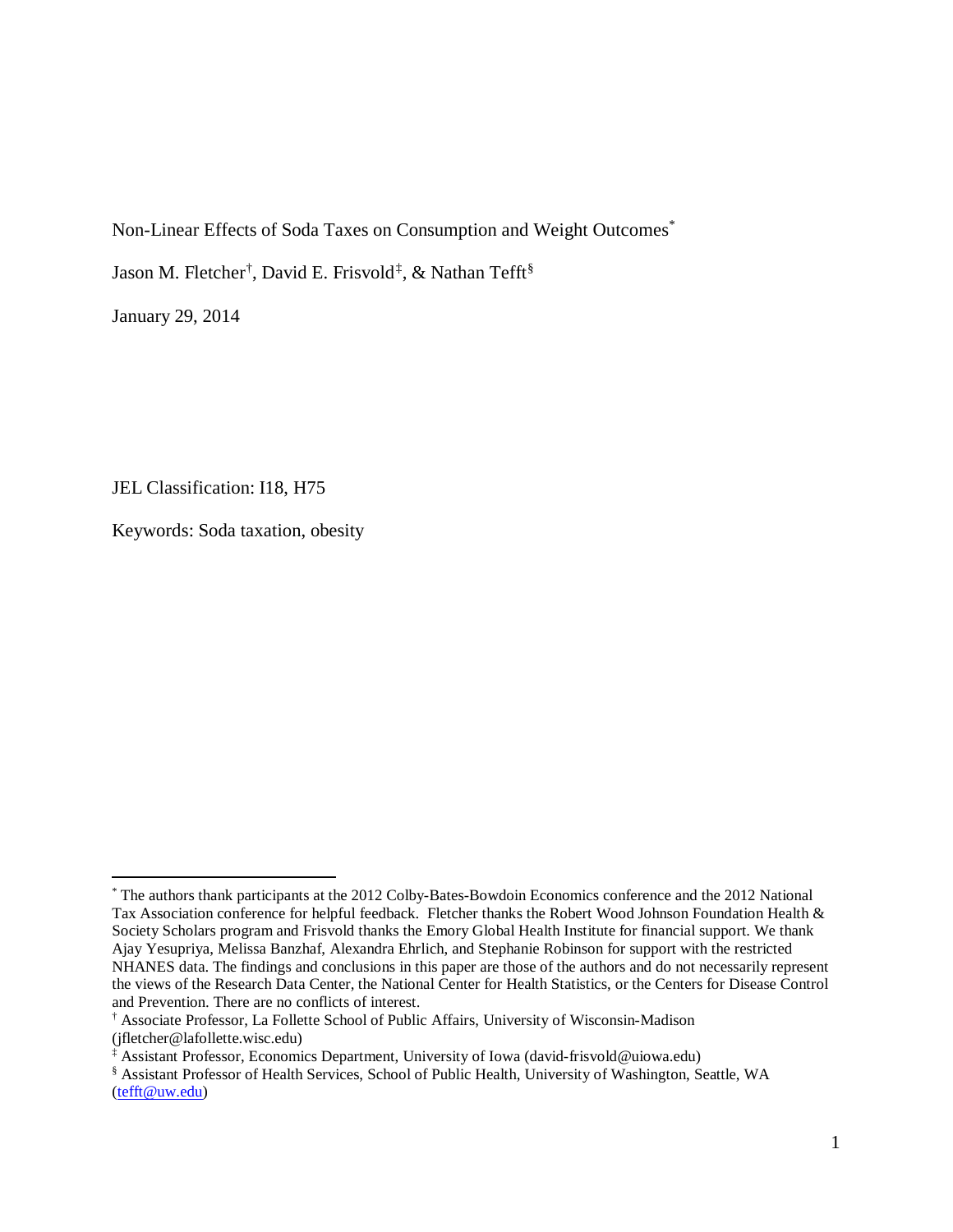**Abstract**: The potential health impacts of imposing large taxes on soda to improve population health have been of interest for over a decade. While estimates of the effects of existing soda taxes with low rates suggest little health improvements, recent proposals suggest that large taxes may be effective in reducing weight because of non-linear consumption responses or threshold effects. This paper tests this hypothesis in two ways. First, we estimate non-linear effects of taxes using the range of current rates. Second, we leverage the sudden, relatively large soda tax increase in two states during the early 1990s combined with new synthetic control methods useful for comparative case studies. Our findings suggest virtually no evidence of non-linear or threshold effects.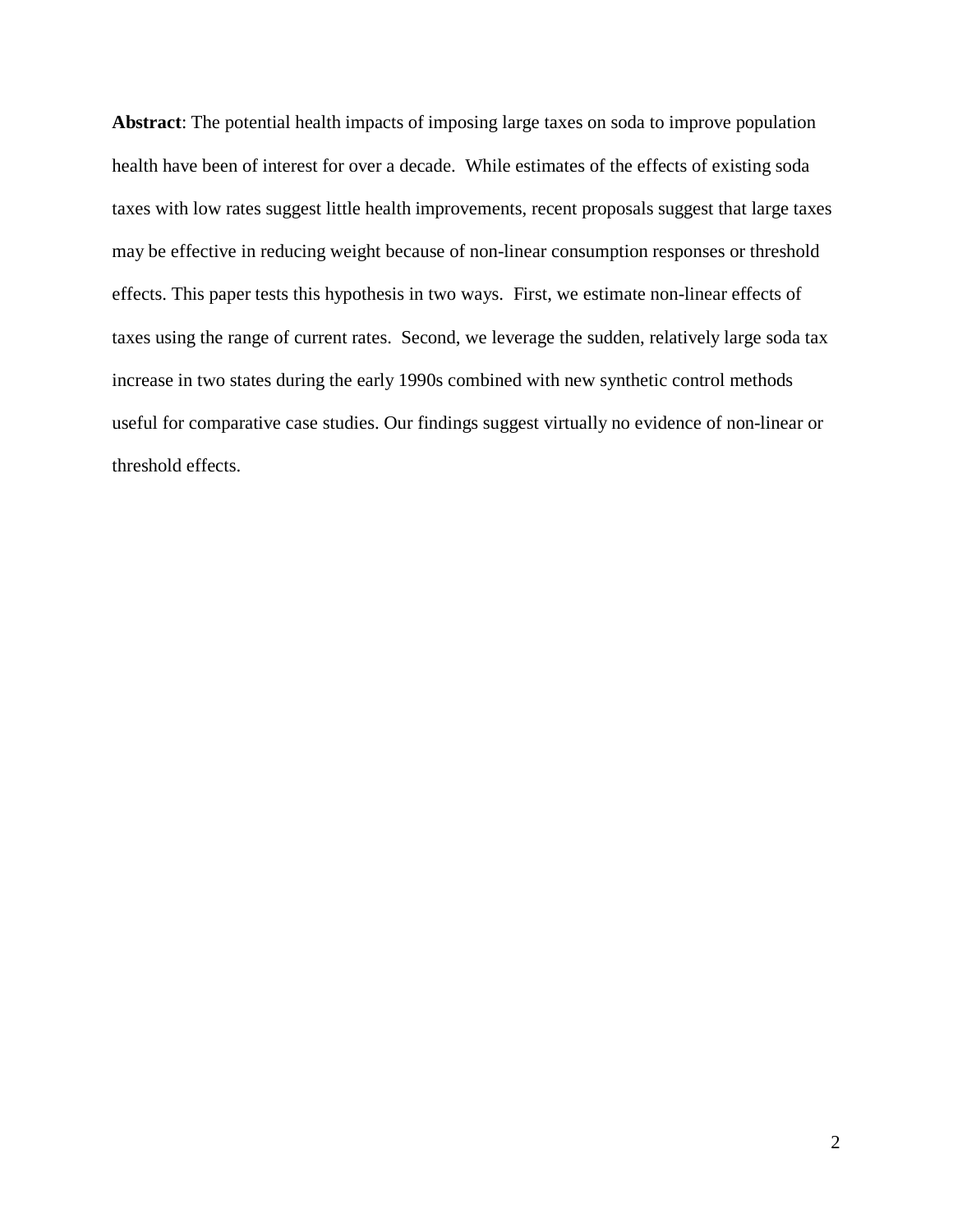#### **Introduction**

Rates of obesity in the developed world have increased rapidly over the past several decades (Ogden et al., 2006). One set of explanations for this large change in population health is the falling price of food coupled with increases in sedentary lifestyles (Lakdawalla and Philipson 2009, Cutler, Glaeser, & Shapiro, 2003). Since price changes have occurred differentially across types of food, with "low quality" calorie-dense foods falling more quickly than fruits and vegetables, both researchers and policymakers have proposed policies to offset these price differentials to blunt the obesity increase (e.g., Brownell and Frieden, 2009).

Large taxes on soda, and more recently the broader category of sugar-sweetened beverages (SSBs), are often proposed because soda is one of the largest categories of energy intake in the US and because soda consumption may represent "empty calories" devoid of nutritional content (Jacobson and Brownell, 2000; Block, 2004). Since there have been no such SSB taxes enacted in the US, to our knowledge, several studies have examined previously enacted soda taxes to inform both soda and SSB taxation policy. Indeed, soda taxation has a long history in the US, having been implemented since at least 1920, and 19 states taxed soda in 2006 (New York Times, 1920; Fletcher, Frisvold, and Tefft, 2010a). However, until recently, such taxes have primarily been used as a revenue source rather than for any potential health benefits.

To determine the impact of soda or SSB taxes on obesity, one strand of the literature estimates or uses previous estimates of price elasticities, often from across-state (or city) variation, and then uses these estimates to predict the effects of tax increases of around 20 percent. These studies often suggest large impacts on soda consumption and obesity rates (e.g. Finkelstein et al., 2010; Smith, Biing-Hwan, and Jonq-Ying, 2010; Wang et al. 2012).

3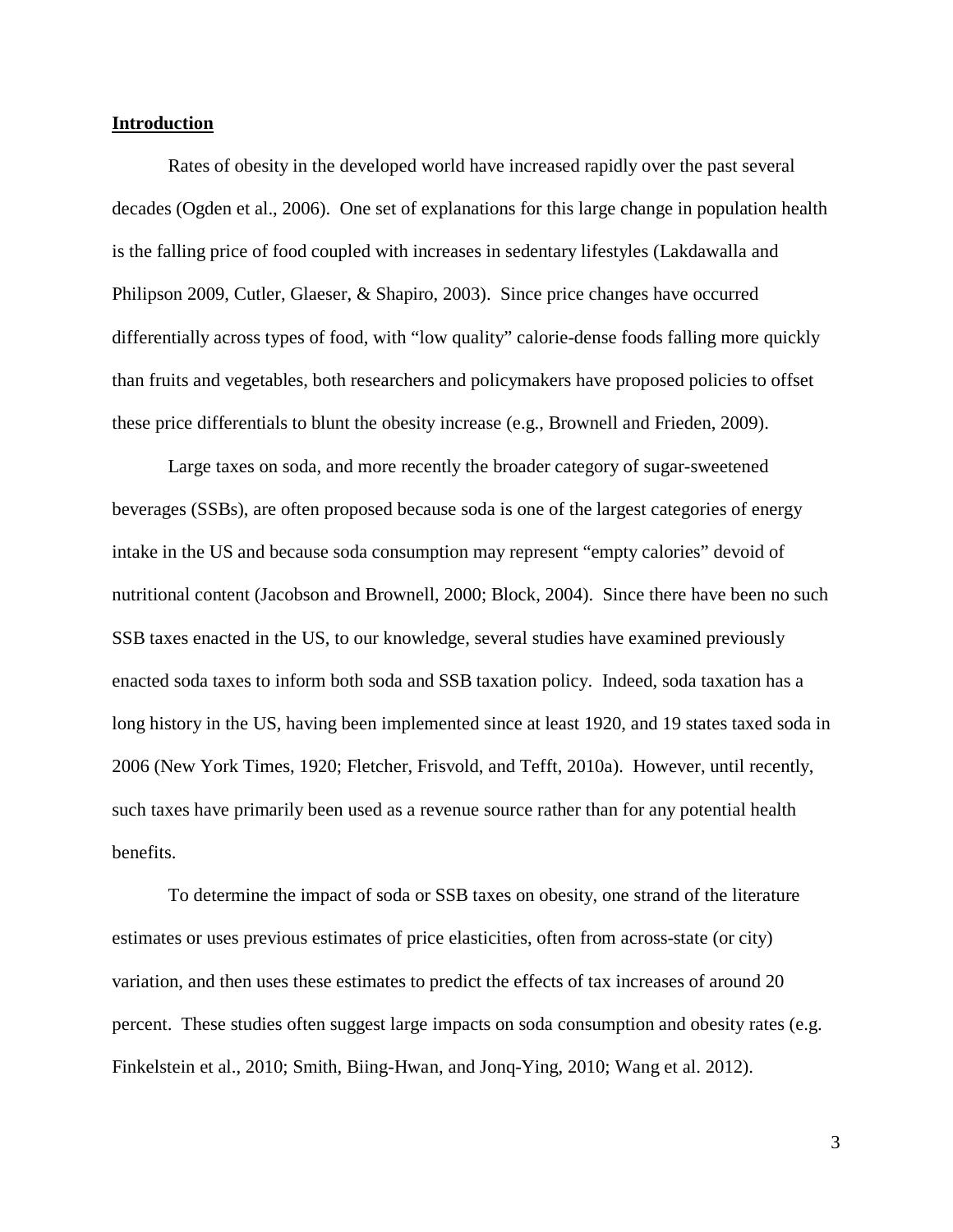Limitations of these approaches include the potential that unobserved state/area characteristics that are determinants of obesity are correlated with the soft drink tax rate, the use of household rather than individual level data, the focus on price rather than tax effects, simplistic assumptions about the relationships between changes in caloric intake and changes in obesity, and the failure to fully explore substitution effects. For example, Wang et al. (2012) assume that 60% of the reduction in soda calories from soda tax rate increases would not be compensated with other calories.

Several papers have attempted to address subsets of these limitations in the literature, and the estimates from these papers are typically smaller than the estimates in papers that fail to account for the empirical issues. For example, Dharmasena and Capps (2012) and Duffey et al. (2010) find smaller effects in specifications that account for substitution patterns compared to specifications that do not; Lin et al. (2011) finds smaller effects when implementing a dynamic model of weight change in response to changes in caloric intake. Harding and Lovenheim (2014) account for the endogeneity of expenditures and prices using an instrumental variables approach and find that a nutrient-specific tax, e.g. a sugar tax, has a larger effect on caloric intake than does an equivalent product tax, e.g. a soda tax.

In contrast to studies that use household consumption measures and price variation, studies using data on individual level consumption and within-state variation in actual tax rates have found no net measureable effects on population weight. For example, Fletcher, Frisvold, and Tefft (2010a) find that increases in soft drink tax rates decrease soda consumption among children, but do not influence total caloric intake, as children increase their consumption of other high-calorie beverages. This finding is consistent with a similar lack of effects for adults (Fletcher, Frisvold and Tefft, 2010b). Other research taking this approach finds mixed results,

4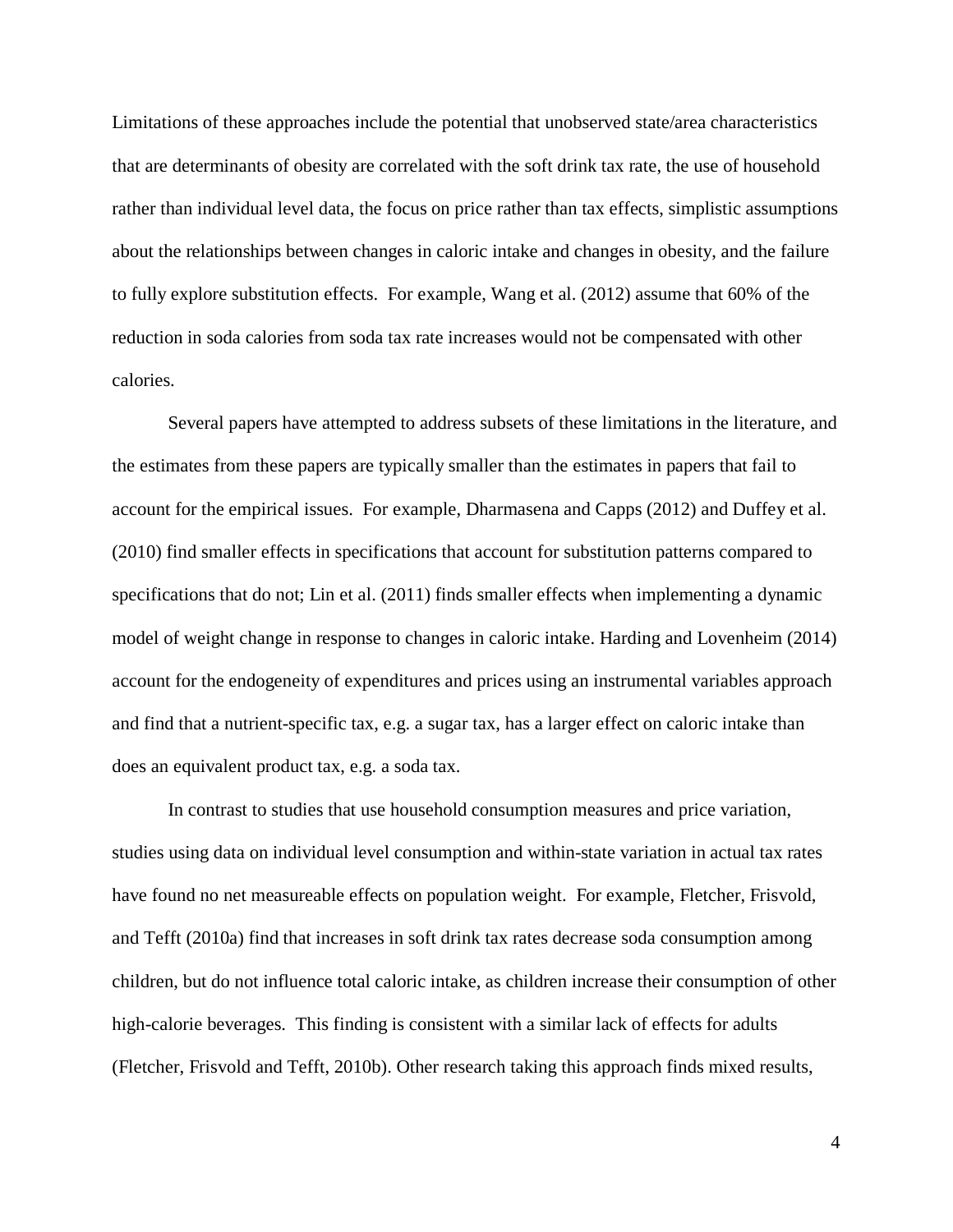demonstrating that average weight in some high risk populations may be more susceptible to soda taxes (Sturm et al., 2010).

The divergent policy implications of the various approaches taken suggests that there remains disagreement on the possibility that new soda taxes may succeed where current taxes have not. Indeed, one concern with the ability of the results from some previous studies to predict the consumption response to large taxes, such as the 18 percent tax proposed in New York in 2008,<sup>[1](#page-4-0)</sup> and a potential reason for the differences in the results from the various strands of literature is that the existing soda tax rates are too low to be meaningful to most consumers since the average tax rate in 2006 was approximately 5 percent (Sturm et al., 2010; Todd and Zhen, 2010). Implicit in this argument is that substitution effects would also exhibit a threshold effect, where at high enough soda tax rates, individuals would substitute towards no beverages or lowcalorie alternatives (e.g. water).

In this paper we attempt to examine the plausibility of the effectiveness of high taxes to reduce adult weight outcomes. We pursue this question using two complementary datasets and empirical approaches. First, we implement a two-way state and year fixed effects difference-indifferences specification and examine whether there is evidence of non-linear effects through the incorporation of low order polynomials (square, cubic, quartic). This analysis utilizes National Health and Nutrition Examination Surveys (NHANES) data to estimate effects on reported consumption and caloric intake of soda and other beverages as well as measured height and weight for a nationally representative sample of adults between 1989 and 2006. This analysis will help us understand whether there appears to be any evidence of threshold effects at the upper end of the current rates available in the data.

<span id="page-4-0"></span><sup>&</sup>lt;sup>1</sup> Se[e http://www.cnn.com/2008/HEALTH/12/18/paterson.obesity/](http://www.cnn.com/2008/HEALTH/12/18/paterson.obesity/) (last accessed 8/27/2012) for more details.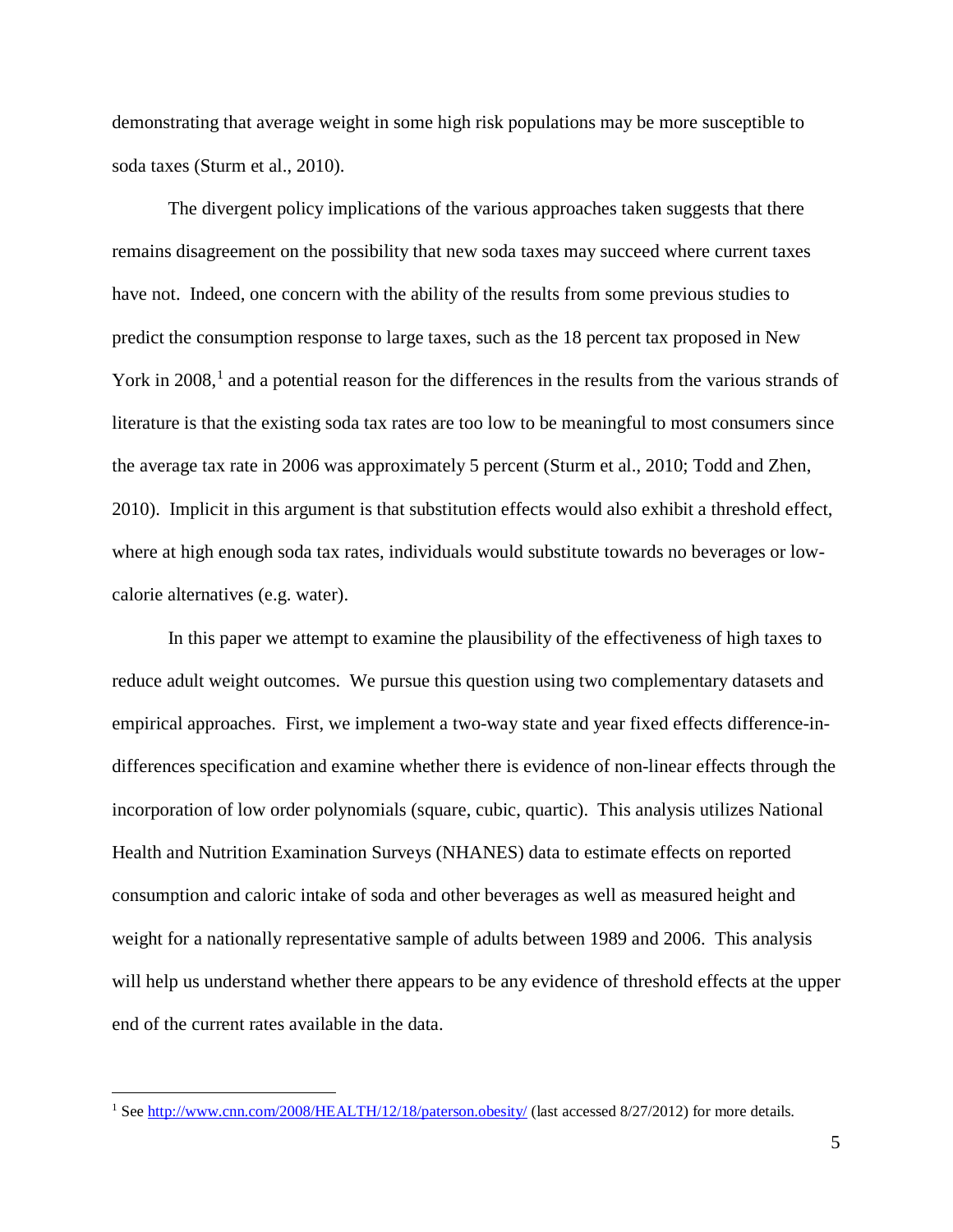Our second empirical strategy examines two case studies, where in the early 1990s, Ohio and Arkansas enacted legislation that substantially increased soda taxes. Using newly developed synthetic control methods, we construct a useful control, "a counterfactual Ohio", to examine whether there is any evidence that this large tax increase affected population health. We utilize Behavioral Risk Factor Surveillance System (BFRSS) data, which includes state identifiers, was constructed to allow for state-representative estimates, and includes reported body mass index but has no information on caloric intake; thus, we examine the reduced form effect of taxation on weight with these data.<sup>[2](#page-5-0)</sup> The key advantage of the BRFSS is the ability to examine the weight trajectory of Ohio and Arkansas residents during the large soda tax increase in early 1990s compared with individuals in other control states.

In summary, none of our results suggest non-linear effects of soda taxes on population weight. Both sets of complementary analyses and research designs point to linear effects and the likelihood of important substitution effects when reacting to soda taxes. Thus, this paper contributes to the literature through the emphasis on the impacts of taxes, as opposed to prices, and the evaluation of the impacts of large soft drink taxes. Taxes are directly policy-relevant and are more likely to be exogenous than prices (Gruber and Frakes, 2006), and evaluating whether impacts of "large" taxes might be different than the impacts of "small" taxes within a causal framework is novel to this literature.

#### **Is There a Non-Linear Effect of Soda Taxation?**

*Empirical Strategy*

<span id="page-5-0"></span><sup>&</sup>lt;sup>2</sup> In principle, we could use NHANES data to execute a complementary analysis but the state-level identifiers are restricted and NCHS disclosure rules do not permit the reporting of state of residence of the sample respondents (i.e. Ohio residents).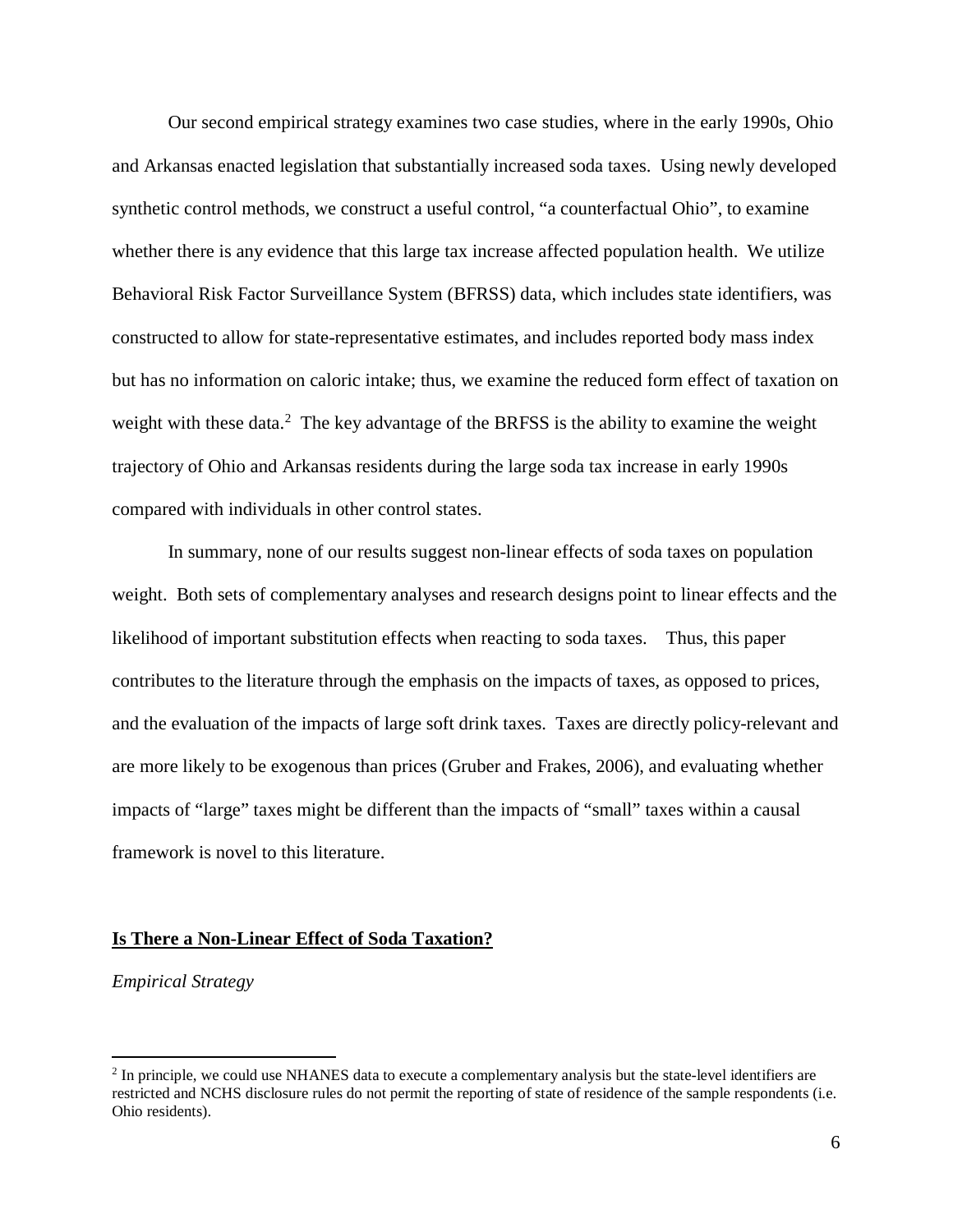We begin our empirical examination by exploring potential non-linear effects of soda taxation on multiple diet and weight outcomes using the NHANES data. A typical specification found in the literature is:

$$
Y_{\text{ist}} = \beta_0 X_{\text{ist}} + \beta_1 T_{\text{st}} + \mu_s + \tau_t + \varepsilon_{\text{ist}} \tag{1}
$$

where *Y* is an outcome (e.g. body mass index) for individual *i* residing in state *s* at time *t*. Time can be calculated using years or year/quarters. *X* is a set of social, economic, and demographic characteristics,  $\mu$  is a set of state-level fixed effects,  $\tau$  is a set of time fixed effects, and  $\varepsilon$  is an idiosyncratic error term. *T* is the key independent variable of interest, indicating the state-level net tax rate on soda (compared to other consumption such as water or juice). To examine whether there may be non-linear effects in the range of our data as an indication of whether higher rates may be more effective, we supplement equation (1) by modeling tax effects as:

$$
Y_{ist} = \beta_0 X_{ist} + \sum_{j=1}^{K} \beta_j T_{st}^j + \mu_s + \tau_t + \varepsilon_{ist}
$$
 (2)

where  $K=1,2,3$  or 4. We estimate equation (2) using ordinary least squares with heteroskedasticity-robust standard errors that allow for clustering within states. The impact of soft drink taxes is identified in equations (1) and (2) from variation within states over time. Consistent with this identifying assumption, the results reported below are generally robust to including time-varying state characteristics (the lagged state mean adult BMI, the state cigarette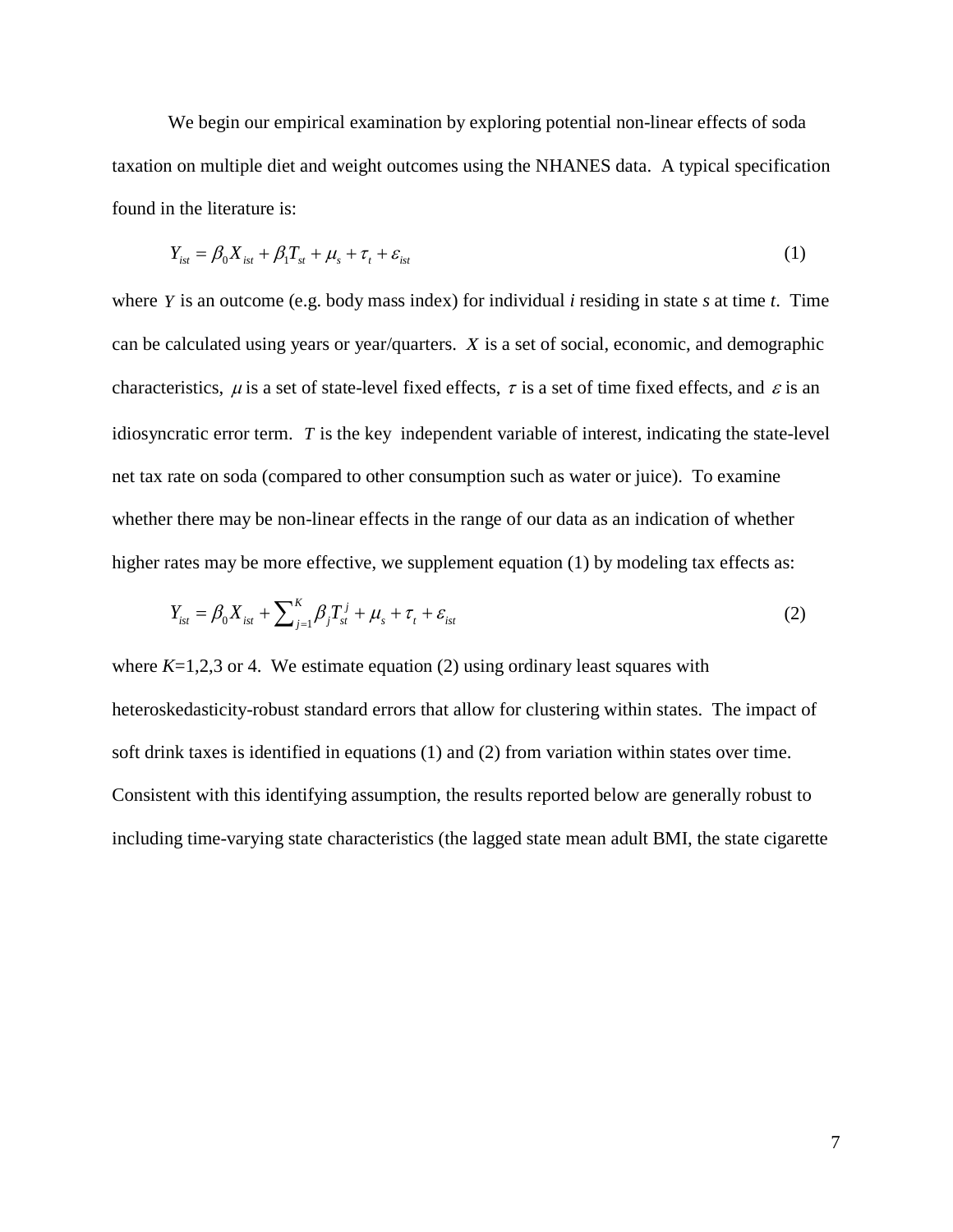tax, and the lagged state unemployment rate) that could be correlated with states' decisions to change the tax rate because of concerns related to population health or economic conditions.<sup>[3](#page-7-0)[4](#page-7-1)[5](#page-7-2)</sup>

#### *Data: NHANES 1989-2006 and Soda Tax Rates*

NHANES data include a series of nationally representative surveys administered by the

National Center for Health Statistics (NCHS) of the Centers for Disease Control and Prevention

(CDC) to assess the health and nutritional status of the civilian, non-institutionalized population.[6](#page-7-3)

NHANES III includes nearly 34,000 respondents and was conducted between 1988 and 1994.<sup>[7](#page-7-4)</sup>

In 1999, the NHANES program changed to consist of a nationally representative sample of about

5000 persons each year; however, the sampling design remained similar to NHANES III.

NHANES data contain information on body mass index  $(BMI)^8$  $(BMI)^8$ , soft drink and other

beverage consumption, and demographic characteristics. Using the detailed consumption and

<span id="page-7-0"></span><sup>3</sup> These results are shown in the online appendix tables.

<span id="page-7-1"></span><sup>&</sup>lt;sup>4</sup> While not reported in the tables, the results are robust to the inclusion of the following state-specific variables: lagged average adult body mass index, lagged unemployment rate, cigarette tax rate, median household income, percent of adults with at least a bachelor's degree, percent white, and percent black. We interpret the robustness of the results to the inclusion of the additional time-varying state variables as suggesting that the within-state changes in tax rates are likely to be uncorrelated with the unobserved determinants of soft drink calories consumed.

<span id="page-7-2"></span><sup>5</sup> An alternative approach to examining potential threshold effects is to use methods developed in Hansen (1996, 1999, 2000). Unfortunately, these estimators require balanced panel data. In addition, the Hansen (1999) estimator does not allow controls for state fixed effects. While it was necessary for us to drop observations from our study to implement these estimators by forming balanced panels (at the state level), our results did not support any evidence of the existence of threshold effects of soda tax levels in our NHANES or BRFSS samples. In addition to implementing the Hansen method, we also examined other potential thresholds in an ad-hoc manner, including contrasting "large" tax changes (as measured by changes in the top or bottom quartile of the distribution of tax changes) versus "small" tax changes (as measured by changes in the second or third quartile of the distribution of tax changes) and also found no evidence consistent with a threshold effect. Additional description of our procedures and results are available upon request. We thank an anonymous reviewer for suggesting the Hansen method of detecting threshold effects.

<span id="page-7-3"></span> $6$  This discussion of the NHANES sample is largely drawn from Fletcher, Frisvold, and Tefft (2010a).

<span id="page-7-4"></span> $^7$  As a result of a possible disclosure risk as deemed by the NCHS staff with the restricted-access data in our analysis, we exclude 1988 from our sample.

<span id="page-7-5"></span><sup>8</sup> Height and weight were measured by trained health technicians during the physical examinations and BMI was calculated as weight in kilograms divided by height in meters squared. We construct dichotomous measures of obese (BMI≥30), overweight and obese (which we call overweight throughout the text) (BMI≥25), and underweight  $(BMI < 18)$ .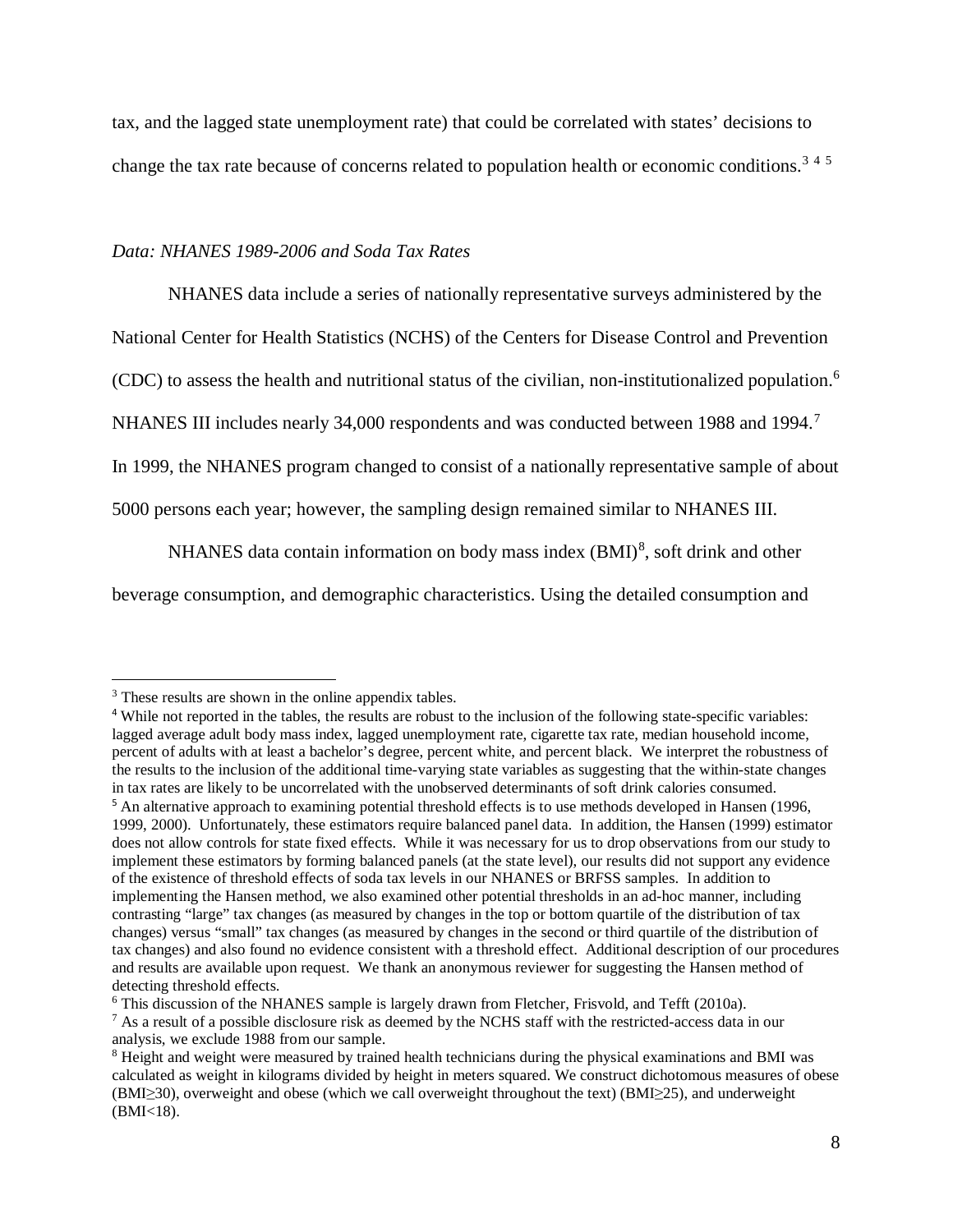nutrient data from the 24-hour dietary recall, we construct measures of the total calories consumed, the total calories consumed from soft drinks, and the total grams of soft drinks consumed.[9](#page-8-0) To explore the possibility of substitution effects, we calculate the total caloric intake from non-soda beverages, which includes coffee, tea, milk, juice, sports, and juice-like drinks. We merge NHANES III data with the NHANES 1999–2006 data.<sup>[10](#page-8-1)</sup> We restrict the sample to adults ages 18 and above with non-missing height and weight or soft drink consumption information.

As shown in Table 1, the average total caloric intake of adults is 2233 calories per day and soda represents 130, or more than 5 percent, of these calories even though only 59 percent of adults consumed any soda. Given that the consumption of all other non-alcoholic beverages leads to only 200 calories per day, the consumption of soda represents a significant portion of the daily caloric intake of beverages. Additionally, as shown in Table 1, the average BMI is 27.9, 64 percent of adults are overweight, and 30 percent are obese.

State of residence information in NHANES is available through the Census and NCHS Research Data Centers, which allows us to merge our state-level tax information with the individual level data. States currently tax soft drinks through excise taxes, sales taxes, and special exceptions to food exemptions from sales taxes.<sup>[11](#page-8-2)</sup> For this paper, we define the soft drink

<span id="page-8-1"></span><span id="page-8-0"></span><sup>9</sup> For details on the definition of soft drinks, see the online appendix in Fletcher, Frisvold, and Tefft (2010a). <sup>10</sup> Most relevant survey questions are asked similarly across the survey years, with the exception of race and ethnicity. We measure race and ethnicity as black non-Hispanic, white non-Hispanic, and other race or ethnicity to construct categories which are consistent throughout the survey.

<span id="page-8-2"></span><sup>&</sup>lt;sup>11</sup> Chetty, Looney, and Kroft (2009) found that a tax added at the register, i.e. a sales tax, is less salient to consumers, and Zheng et al. (2013) found that one third of New York shoppers have incorrect sales tax knowledge. We combine excise and sales taxes due to the limited number of relevant excise taxes, so it is possible that observed consumption responses will underestimate the response when all consumers are aware of a tax. This limitation partially motivated our decision to study large taxes in Arkansas and Ohio, specifically: those taxes were more salient due to their size and the resulting media coverage. However, we directly investigated whether the response to excise and sales taxes differed using NHANES data and we are unable to reject the hypothesis that the influence of excise taxes is the same as the influence of sales taxes.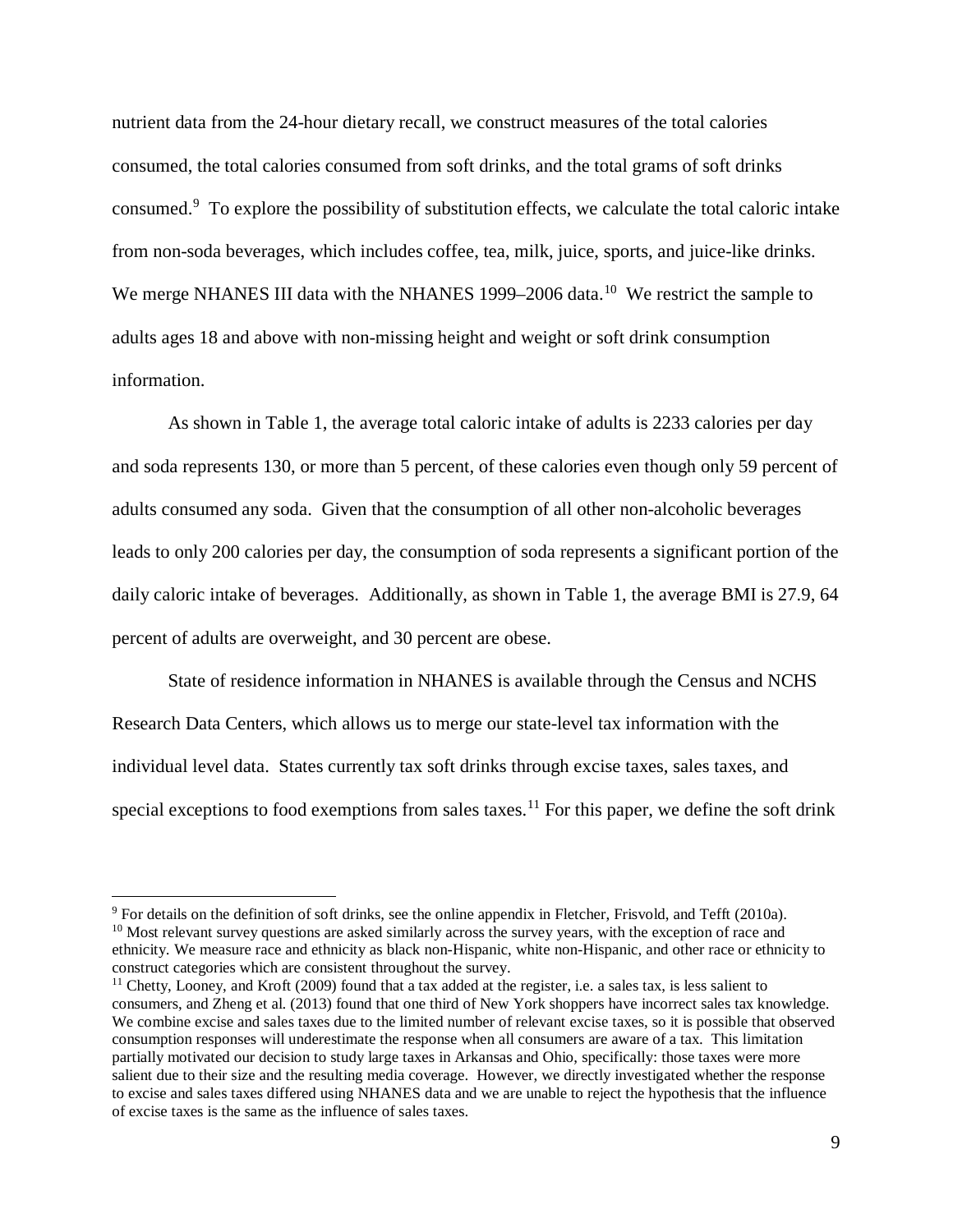tax as the tax on soft drinks net of taxes on other food and beverage items since proposed taxes typically target a single beverage (category) rather than change the price of all foods and beverages, as in the case of a general sales tax change (for more details on the compilation of soft drink taxes and the calculation of the defined variable, see Fletcher, Frisvold, and Tefft, 2010b). The average annual soft drink tax rate between 1989 and 2006 was small, varying between 1% and 3%. Nearly half of all states taxed soft drinks in any given year and, among states with a tax, the average rate was not more than approximately 5%. The maximum tax during this period was 12 percent.

### *Results*

 $\overline{a}$ 

Tables 2 through 5 display estimates from equation (2) for calories from soft drinks, calories from non-soda beverages, total calories, and body mass index.<sup>12</sup> Each table includes estimates from separate specifications for each value of *K* and display the *F* statistic and corresponding p-value for the null hypothesis that the soft drink tax rate coefficients are jointly equal to zero. The Bayesian Information Criterion (BIC) is also shown and is used to determine the appropriate model specification.

As shown in Table 2, using a linear specification of the soft drink tax rate variables suggests that the relationship between soft drink taxes and calories from soft drinks is small in magnitude and not statistically significant for adults. Based on the BIC values, a linear specification is preferred, but the soft drink tax coefficients are not jointly significant in any of the specifications.

<span id="page-9-0"></span> $12$  Results for total grams of soda consumed, additional categories of beverages (juice, juice-drinks, and whole milk), other sweetened foods (deserts), and additional weight variables (obese, overweight, and the log of BMI) are available in the appendix.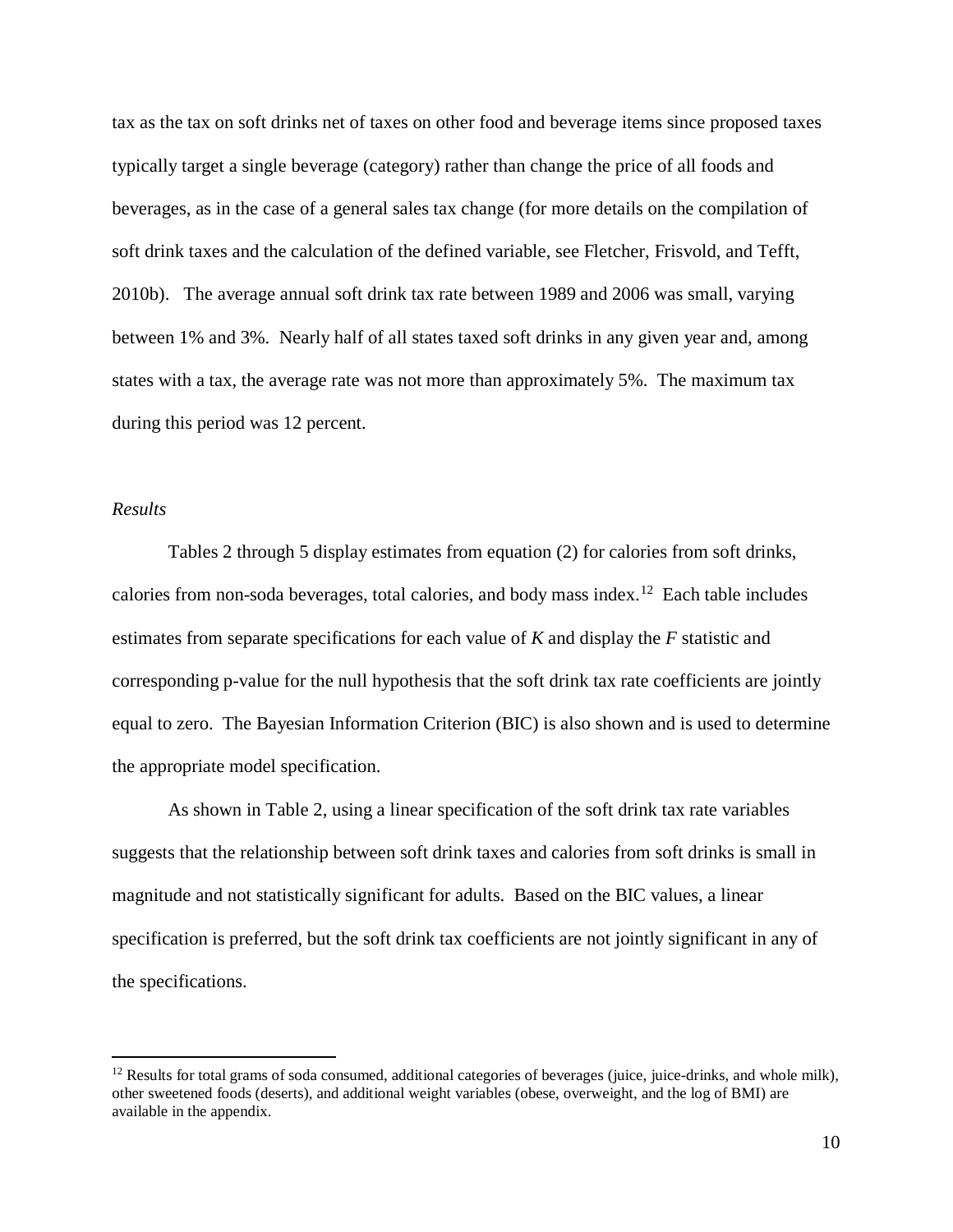The results examining whether changes in soft drink tax rates influence the caloric intake of substitute beverages are shown in Table 3. Similar to the results shown in Table 2, the BIC values suggest that a linear specification is preferred. The results from the linear specification in Table 3 show that a one percentage point increase in the soft drink tax would increase caloric intake from non-soda beverages by 7.5 calories. Although this result suggests that there could be substitution effects among adults in response to a soda tax, this estimate is statistically significant only at the 10 percent level and is not robust to including additional state characteristics.

Table 4 displays the results for total caloric intake. For this outcome, a linear specification is again preferred, and the results in the first column show that a one percentage point increase in the soft drink tax rate increases total caloric intake by 27.7 calories per day for adults. An important conclusion, though, is that this evidence demonstrates that large increases in soft drink taxes are unlikely to reduce total caloric intake. Consistent with this conclusion, as shown in Table 5, the estimate of the impact of soft drink taxes on BMI is small in magnitude and not statistically significant.<sup>[13](#page-10-0)</sup>

#### **Case Studies of Two Large Soda Tax Changes**

 $\overline{a}$ 

In addition to our analysis of non-linear effects above, we also examine case studies that leverage the large changes in taxes found in our data. We estimate the impact of the large tax

<span id="page-10-0"></span><sup>&</sup>lt;sup>13</sup> One potential concern with the analyses in Tables 2-5 is whether there is sufficient variation in the data to detect effects. There are a few relevant points to make in addressing this issue. First, although we are not permitted to release the names of states included in each year of the NHANES surveys by NCHS staff (nor would we have access to this information since the analysis sample included pseudo-identifiers), we are able to state that our sample included 21 changes in tax rates within states and over time constructed over 12 sales tax changes and 9 excise tax changes. Second, although we do not undertake a formal power analysis, we present evidence that we have sufficient power to estimate statistically significant coefficients for caloric intake from non-soda beverages as shown in Table 3. Prior research using a similar sample (NHANES data for these same years) that focused on youths detected a statistically significant decrease in calories consumed from soft drinks (Fletcher, Frisvold, and Tefft, 2010). Thus, it does not seem to be the case that there is insufficient variation in within-state soft drink taxes. Third, the point estimate is positive, so a more precise standard error would yield the same overall conclusion.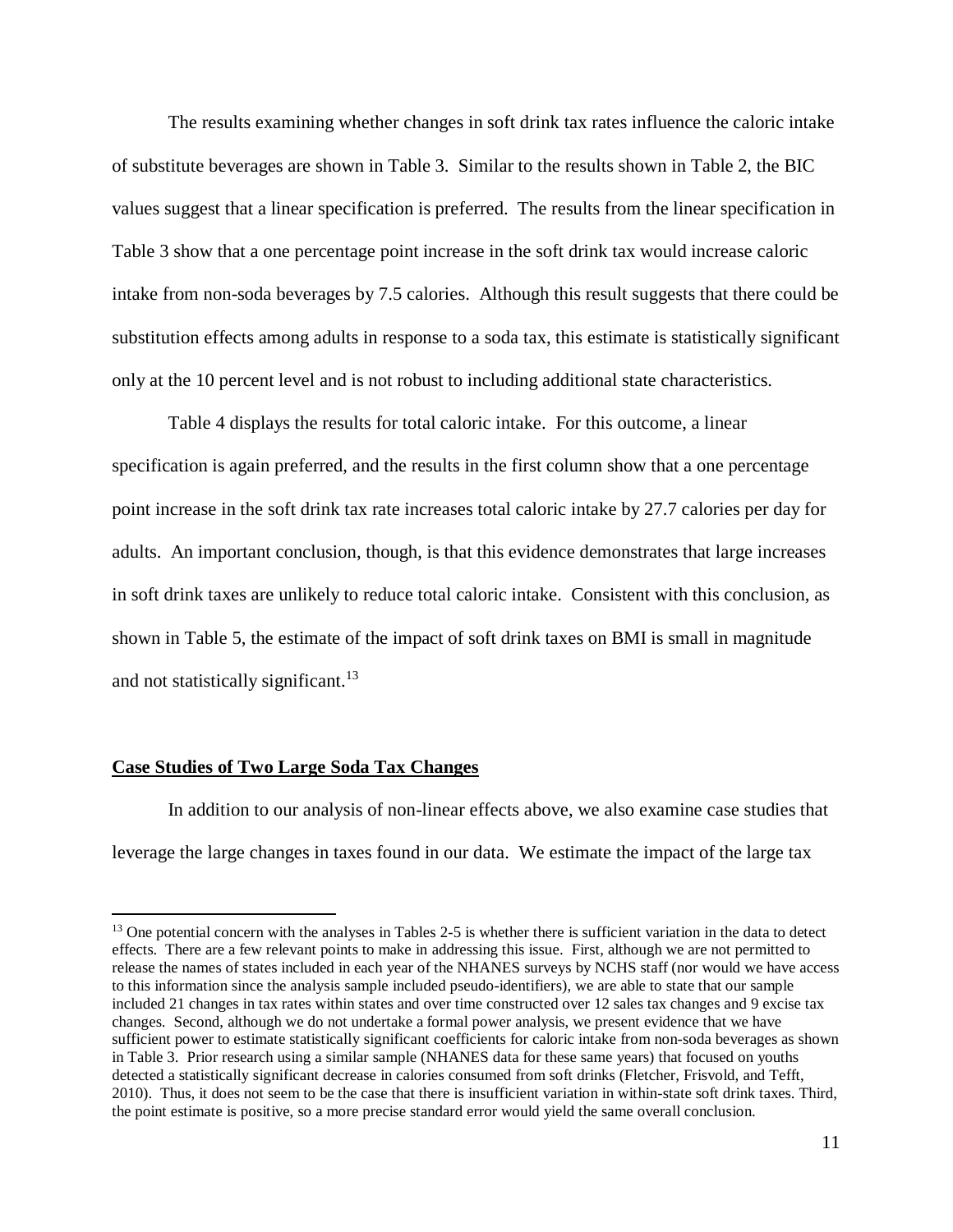changes in Arkansas and Ohio enacted in the early 1990s using BRFSS data by first estimating a difference-in-differences specification comparing weight outcome changes in each of these states to changes in all other states without changing tax rates, states with similar average BMI in the year prior to the tax change, and states within the same region during the same period. Then, to improve the comparability of the control group, we construct a synthetic cohort from weighted state averages by matching on a broad set of characteristics of states prior to the implementation of the large tax. We selected the Arkansas and Ohio tax changes because they were among the largest, most visible tax changes, and in the case of Ohio there was sufficient pre-treatment data on height and weight available in BRFSS to conduct a synthetic control analysis.

The Arkansas tax was enacted in a special legislative session in December 1992 by Governor Jim Guy Tucker (who replaced Bill Clinton after he won the 1992 presidential election). In this session, Arkansas passed the equivalent of two cents per 12 ounces tax on soda, which at the time was the largest soda tax increase in modern US history, to our knowledge. The proceeds were earmarked for Medicaid, which was in severe deficit. In November 1994, soda manufacturers collected enough signatures to hold a referendum on the tax, but it was defeated (55%) (Smith, 2009). The tax remains in effect today to raise revenue for Arkansas' Medicaid Trust Fund (Tucker, 2013).

In late December 1992, Ohio Governor Voinovich enacted a 1-cent per 12-ounce excise tax on soda, on top of the five percent sales tax, and an equivalent excise tax on other containers, syrup, and the canisters that restaurants (e.g. fast food outlets) utilize. Unlike most current efforts but similar to past soda taxes, this new tax was used to help balance the state budget during the 1990's recession (Kilborn 1993). Like Arkansas, the Ohio state constitution has a balanced budget amendment, so that fluctuations in budget revenue from the recession had to be

12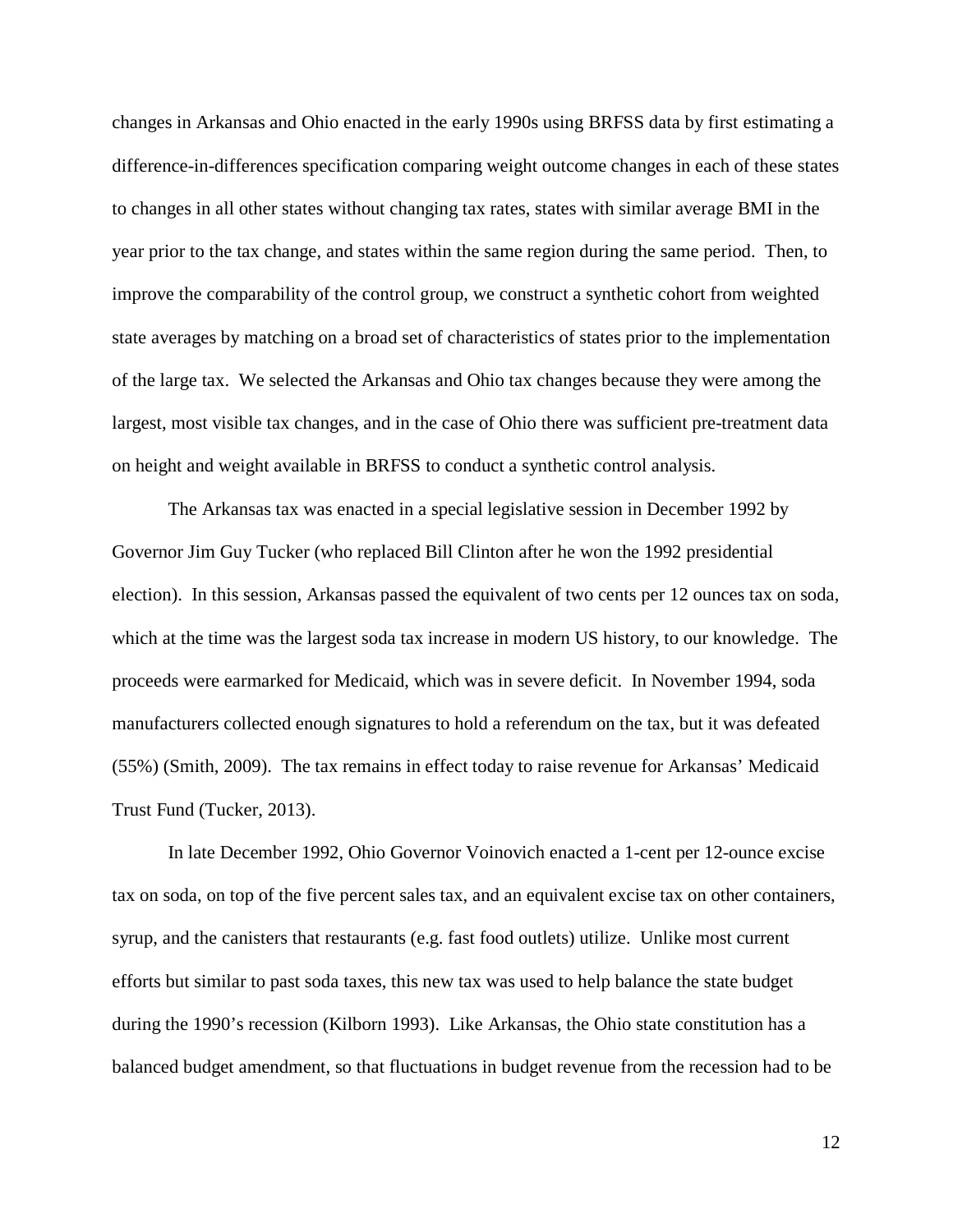counteracted with either increased revenue collections or reduced services/expenditures. The proceeds of this tax went to the general state fund and were not earmarked for any particular use. The tax was repealed in November 1994 through an amendment of the state constitution.

### *Data: BRFSS 1989-1996*

 $\overline{a}$ 

The Behavioral Risk Factor Surveillance System (BFRSS) is conducted annually by state and U.S. territory health departments and the Centers for Disease Control to monitor population health risks. An important advantage of the BRFSS sample is that it allows for the construction of representative annual state-level aggregate statistics using provided sample weights. For the variables of primary interest in this analysis, BRFSS includes the self-reported height and weight of each respondent, which we use to calculate BMI and dichotomous measures of overweight and obese.<sup>[14](#page-12-0)</sup> Additional demographic and economic characteristics that we use as control variables in the regressions below and as predictors in the synthetic control analysis, aggregated by state and year, include sex, race/ethnicity, schooling, the state's mean age, the state's cigarette tax rate, and the lagged state's unemployment rate.

In order to match the first year that Arkansas reported height and weight values in BRFSS, we analyze the sample beginning in 1991 and ending in 1996. Since the tax in Ohio was repealed at the end of 1994, we were also able to estimate whether there was a separate repeal effect in that state. This allows two pre-tax and four tax years for Arkansas and two pre-tax, two tax, and two post-tax years for Ohio. Descriptive statistics for all respondents in states without tax changes during the sample period (those states which are candidate control states), Arkansas, and Ohio are reported in Table 6. The most consistent and relevant difference between Arkansas

<span id="page-12-0"></span><sup>&</sup>lt;sup>14</sup> We adjust height and weight for self-response bias identified by Cawley (2000).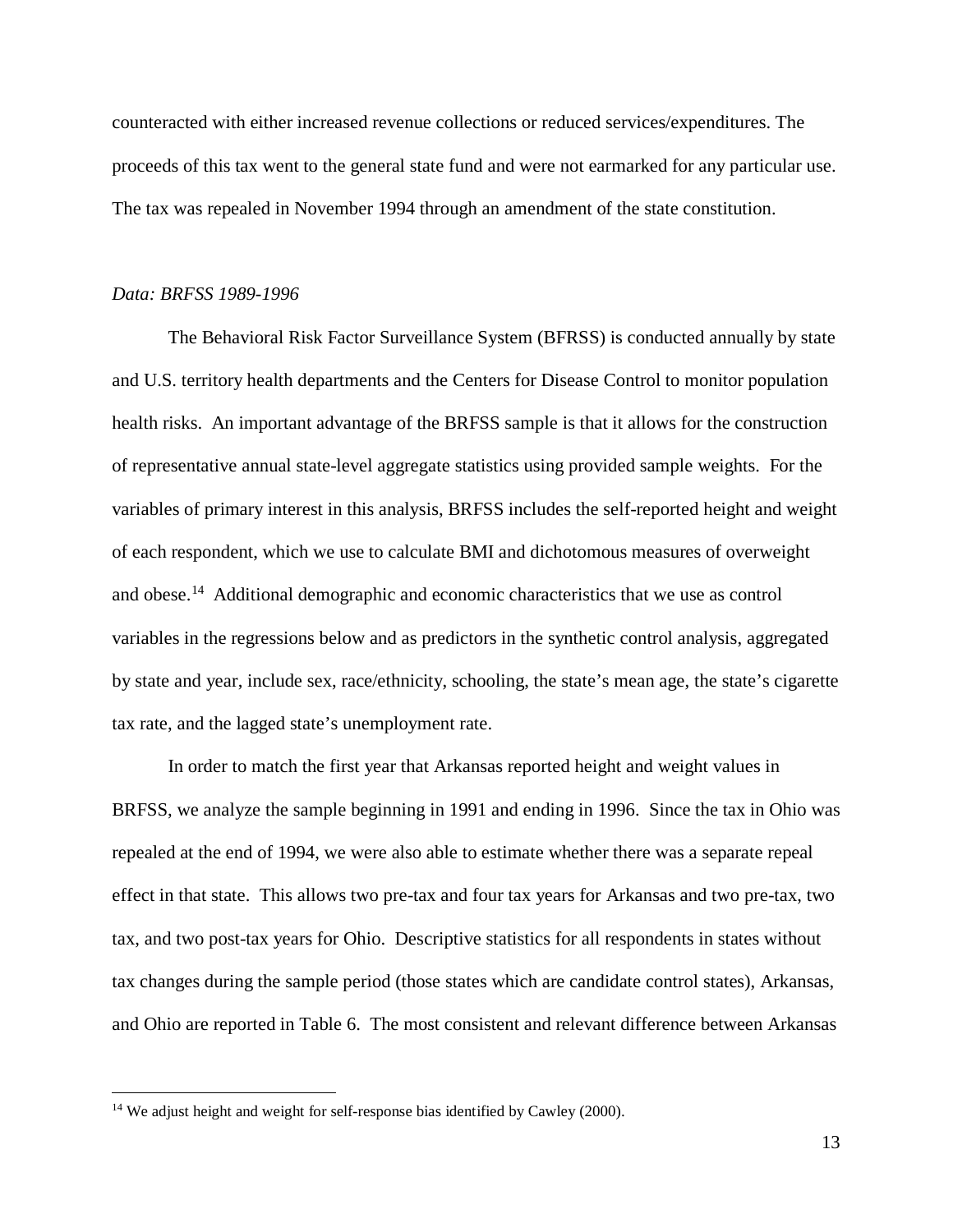and Ohio, and the no tax change sample is that the two states of interest have a slightly higher mean BMI and obesity prevalence.

#### *Empirical Strategy: Traditional Difference-in-Differences*

We first estimate separate difference-in-differences specifications of the impact of the Arkansas and Ohio tax changes that are similar to the NHANES analysis above, except that this analysis focuses more specifically on the effects of these individual tax changes. We estimate:

$$
Y_{ist} = \beta_0 X_{ist} + \beta_1 H ighT \, \alpha x X \, \text{Post}_{st} + \mu_s + \tau_t + \mu_s * t + \varepsilon_{ist} \tag{4}
$$

where the variables are defined as above, except that  $High TaxXPost_{st}$  is equal to one during 1993 and 1994 for the analysis of Ohio, equal to one between 1993 and 1996 for the analysis of Arkansas, and equal to zero during all other years. Thus,  $\beta_1$  represents the impact of a large tax on weight outcomes. Equation (4) also includes state-specific time trends, in addition to state and year fixed effects, to control for any time-varying characteristics that evolve linearly.<sup>[15](#page-13-0)</sup>

#### *Results*

 $\overline{a}$ 

In the first set of regressions we compare Ohio and Arkansas each to the full set of U.S. states that do not experience a change in the state soft drink tax rate over the sample period. Next, following Callison and Kaestner (2012), we restrict the comparison group for each to include states with statistically indistinguishable average BMI values in 1991, the initial sample period.[16](#page-13-1) For Arkansas, 21 of the 35 states without tax changes during the time period satisfied

<span id="page-13-0"></span><sup>&</sup>lt;sup>15</sup> We are not able to include state-specific time trends in the NHANES analysis because not every state is included in every year of the survey.

<span id="page-13-1"></span><sup>&</sup>lt;sup>16</sup> We also tested applying the weights obtained from the synthetic control analysis in the next section as sample weights in an individual-level analysis, which implies a restricted comparison group since states not in the synthetic control get zero weight in the regression model. The results are very similar regardless of whether the weights are applied for a given set of control states. This procedure is similar to that implemented by Callison and Kaestner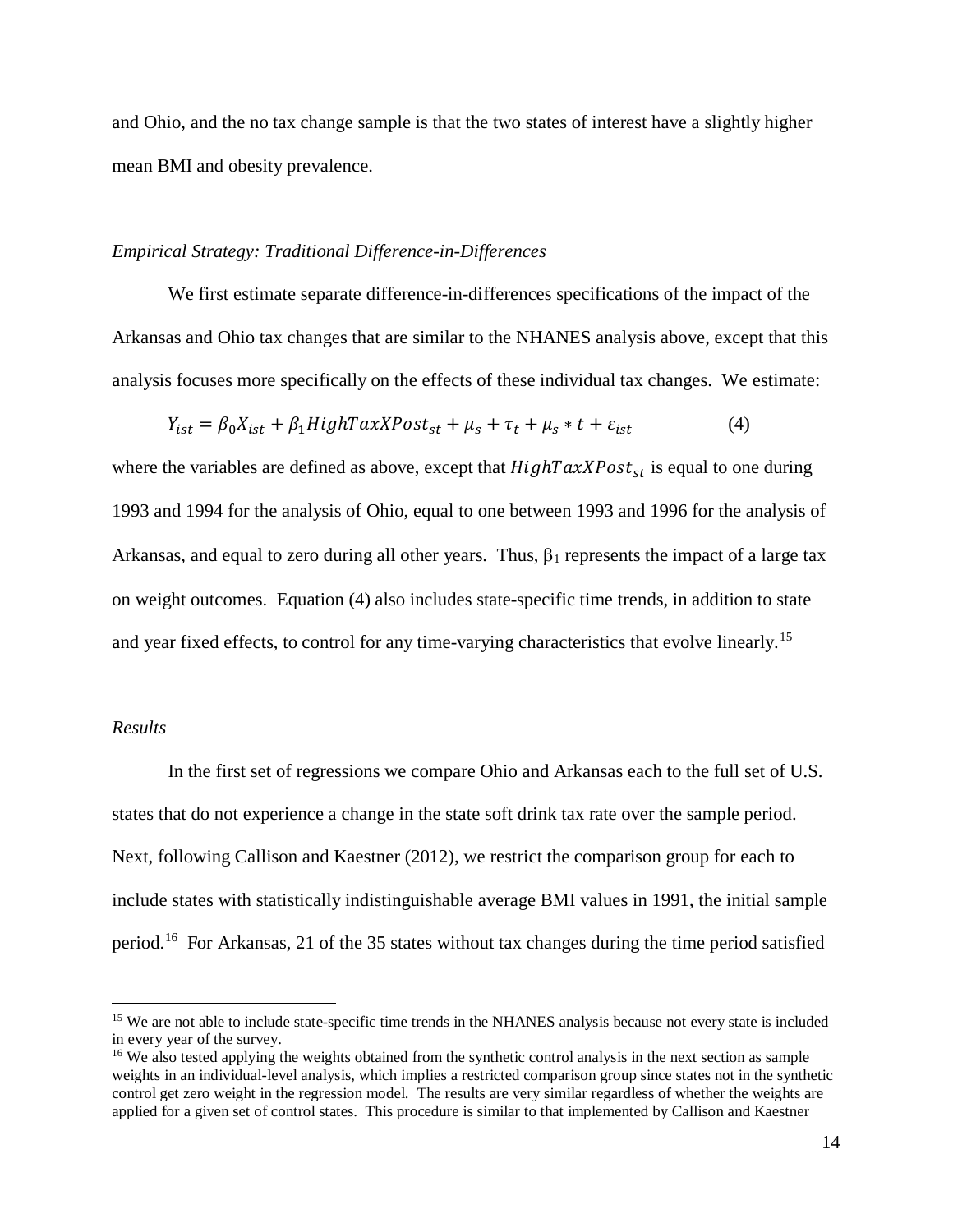this criterion, and for Ohio 10 of the 35 states satisfied it. Our last set of comparison groups are other states in each treatment state's Census Division: for Arkansas, this is the West South Central Division including Louisiana, Oklahoma, and Texas, and for Ohio, this is the East North Central Census Division including Indiana, Illinois, Michigan, and Wisconsin (Louisiana was excluded because its soft drink tax rate changed over the sample period). By varying the comparison group we are in part anticipating the synthetic control analysis below by highlighting the challenge of constructing an appropriate comparison group.

As shown in Table 7, the estimates vary between Arkansas and Ohio and depend on the comparison group of states. For example, the sign of the estimates for BMI for Arkansas change from a decrease of  $0.278 \text{ kg/m}^2$  when comparing Arkansas to no tax change states versus a statistically significant increase of  $0.152 \text{ kg/m}^2$  when comparing Arkansas to states in its Census Division. Because these specifications control for fixed and trend differences across states, the differences based on comparison group argue for a more careful selection procedure.

Additionally, although the Arkansas tax appears to reduce both BMI and obesity prevalence when compared to no tax change states, the tax according to the entire, enactment, and repeal period results *increased* BMI in Ohio (while having no significant effect on obesity prevalence). Overall, even though there are a number of statistically significant coefficient estimates arising from a traditional diff-in-diff framework, they are not robust to the selection of comparison group or across enactment and repeal.

#### *Empirical Strategy: Synthetic Controls*

<sup>(2012)</sup> except they do not weight differently within the identified set of control states. It is not surprising that the results do not markedly vary since a regression analysis that includes the independent variables on which sample weights are based (in this case, state fixed effects) is unbiased whether or not sampling weights are used (Winship and Radbill, 1994).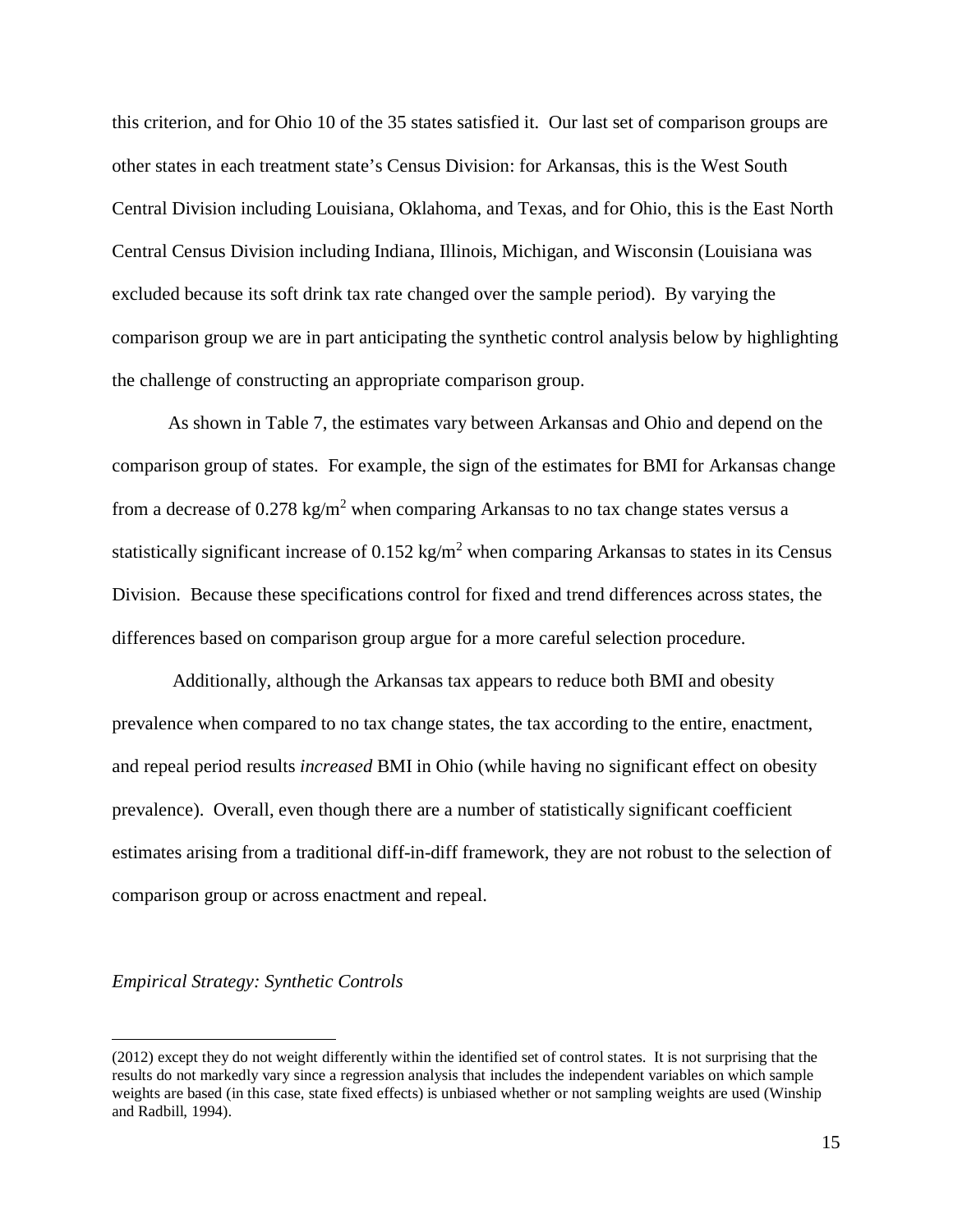In order to conduct a more targeted analysis with the goal of recovering the treatment effect, we pursue additional methods described in Abadie, Diamond, and Hainmuller (2010) that allow for the construction of a data driven "optimal" control group. Whereas the specification above requires an assumption about the best set of control states, the synthetic control method constructs a weighted average of all the potential control states that most closely match the treatment state on pre-treatment characteristics and trends. Strengths of the synthetic control method compared to traditional diff-in-diff methods include: (1) in practice it is often difficult to find a single untreated unit (state) or set of units that approximates the characteristics of the treatment unit, so that this method reduces the discretion in the choice of comparable units; (2) this method safeguards against extrapolation because the weights can be restricted to be positive and sum to one; and (3) the method is transparent because we can show the relative contribution of each control unit to the counterfactual exercise.

We only analyze Ohio in this context because of the suitability of data available in BRFSS. Prior to 1993, BRFSS includes height and weight measures for Arkansas in 1991 only, while these measures are reported for Ohio in all prior years. Since the synthetic control method both requires a strongly balanced panel for each of the treatment and comparison states and because the synthetic control is best constructed when matched to earlier trends, the single year available for Arkansas is not suitable for this analysis. In our analysis of the Ohio tax, we use data from the 1989 through 1994 waves of BRFSS. Since the Ohio tax under study was effective at the end of 1992 and repealed at the end of 1994, we consider 1993 and 1994 to be the treatment years, and we build the synthetic control using the four years prior to the treatment period.<sup>[17](#page-15-0)</sup> The tradeoff for including additional pre-treatment years of data is that the empirical

<span id="page-15-0"></span> $17$  Although the results are not reported here, the results are qualitatively similar when we conduct the synthetic control analysis with the 1984 through 1994 waves.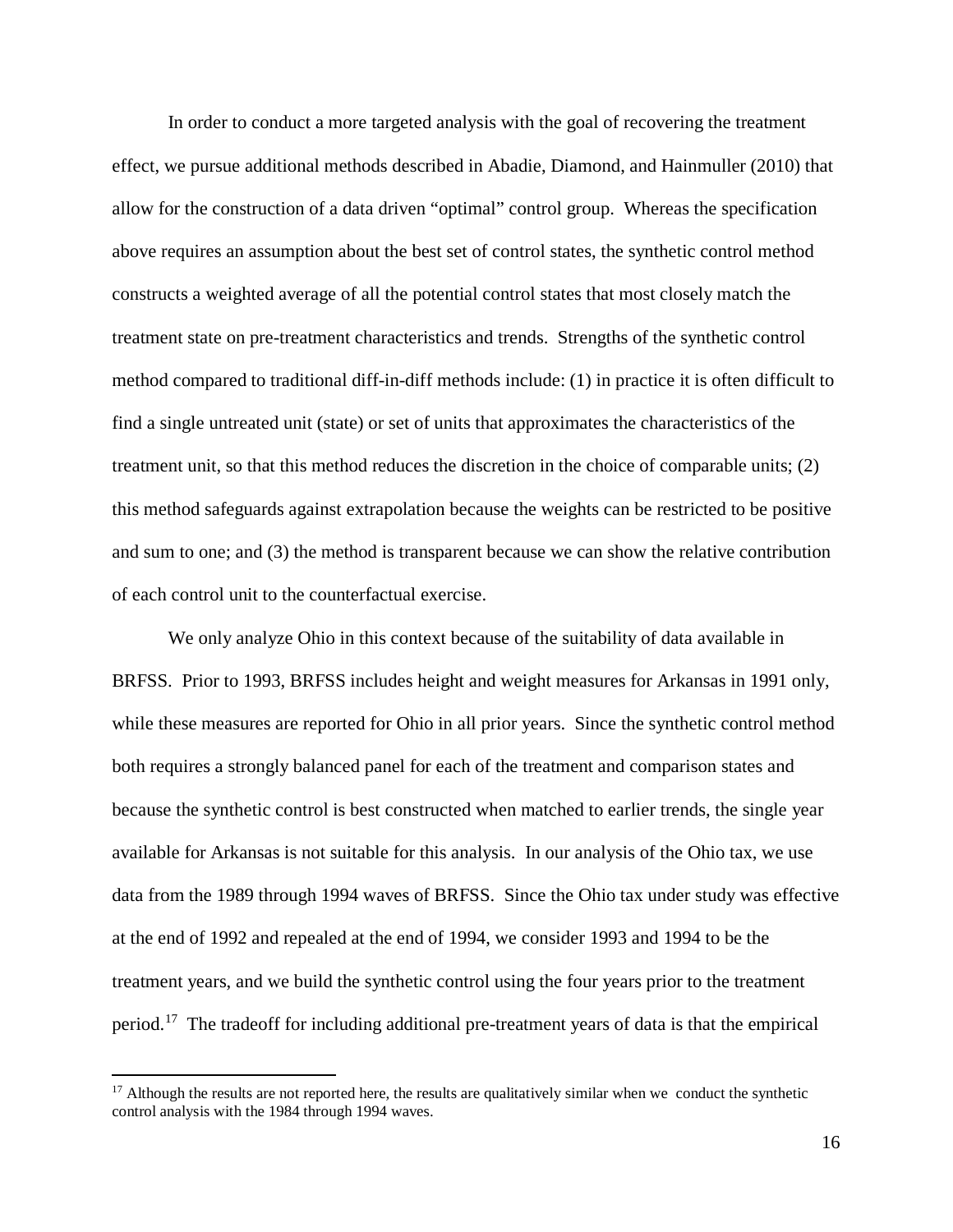method requires a strongly balanced panel and fewer states asked respondents about their height and weight in earlier waves; beginning in 1989 there are 39 eligible states and beginning in 1984 there are only 15 eligible states.

The basic idea of the synthetic control method is to create a match for the outcomes of the intervention state (Ohio) by weighting the control states to match the intervention state outcome before the intervention. With a set of *J* optimal weights, an estimate for the effect of a large tax is then given by:

$$
\hat{\alpha}_{1t} = Y_{1t} - \sum_{j=2}^{J+1} w_j^* Y_{jt} \tag{7}
$$

where *j* denotes all states other than Ohio and *wj\** denotes the optimal weight for state *j*. In order to create the weights, we estimate:

$$
\sum_{j=2}^{J+1} w_j Y_{jt} = \delta_t + \theta_t \sum_{j=2}^{J+1} w_j Z_j + \lambda_t \sum_{j=2}^{J+1} w_j u_j + \sum_{j=2}^{J+1} w_j \varepsilon_{jt}
$$
(6)

where  $\delta_t$  is an unknown common factor with constant factor loadings across units (analogous to  $\tau_t$  above), Z is a vector of observed covariates (analogous to X above) with associated unknown parameters  $\theta_t$ ,  $\lambda_t$  is a vector of unobserved common factors (analogous to  $\mu_s$  above) with a vector of associated unknown factor loadings  $u_i$ . Note that adding the assumption that  $\lambda_t$  is constant for all *t* to equation (5) would create a typical diff-in-diff estimator (Abadie, Diamond, and Hainmuller, 2010).

In order to create the weights, we use the set of pre-treatment state level characteristics described in the Data section, including the average of the variable of interest (BMI, overweight,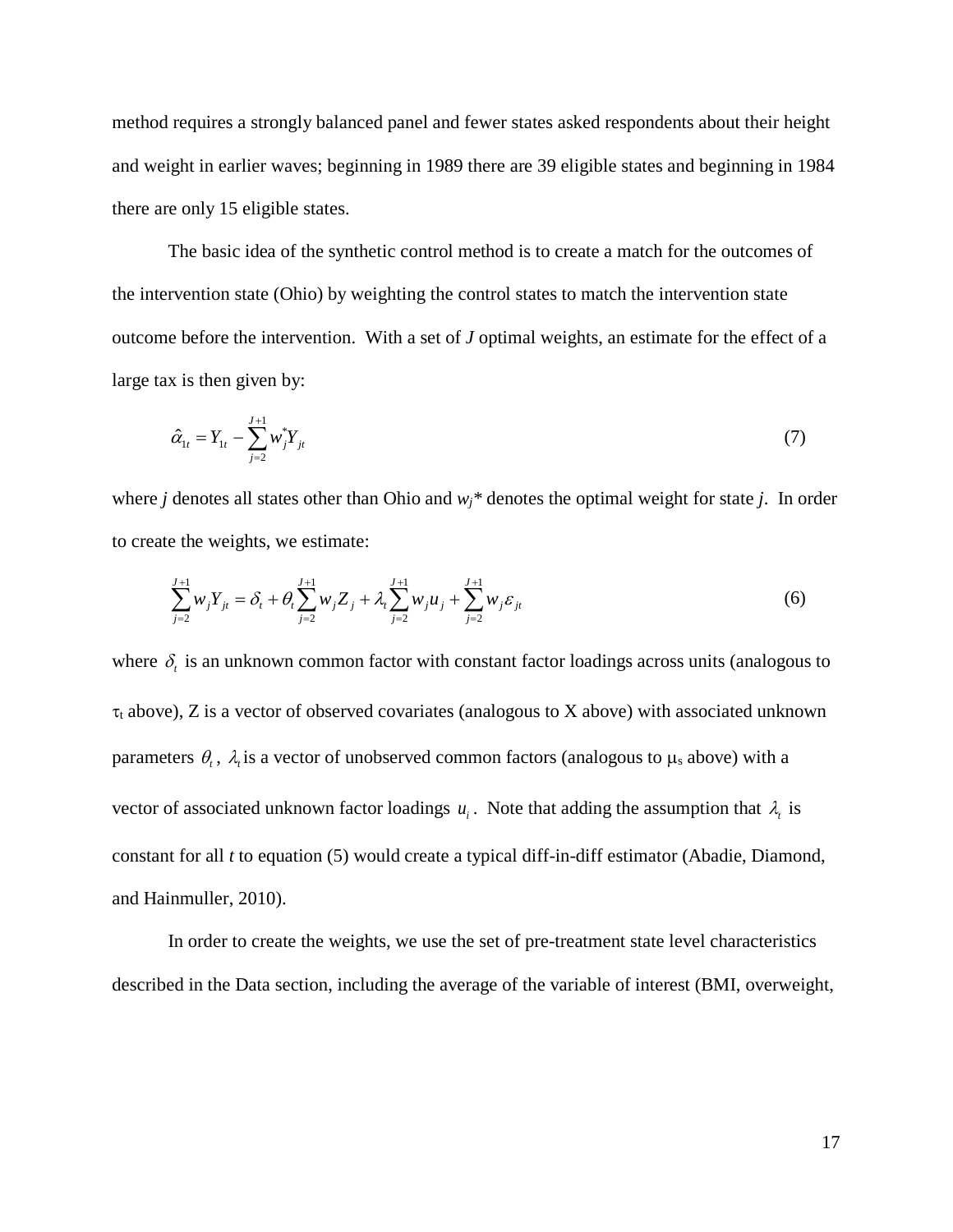or obese) during the pre-treatment period, to match the control states to the treatment state.<sup>[18](#page-17-0) 19</sup> Descriptive statistics for Ohio, its synthetic controls, and states without tax changes during the pre- and post-treatment periods are presented in Table 8. In order to calculate standard errors, a permutation method is used that repeats the analysis for each state in the sample, assigning treatment status to each control state as placebo tests. The basic intuition is that if there is an identifiable effect of the policy in question then the treated state must deviate more from its synthetic control than would states that are not treated (i.e. placebos) from their controls. This allows us to estimate whether the effect of the treatment is large relative to the effect estimated for a state chosen at random. In other words, the procedure allows us to calculate the distribution of the estimated effect of the placebo interventions.

Figure 1 shows aggregate measures of state-level BMI over time for Ohio (the treated state), its synthetic control, and the average of all sample states.<sup>[20](#page-17-2)</sup> All three averages increased over the sample period by approximately 0.7 to 0.9 points. Using the method described above, the synthetic control was calculated to be a weighted average of Alabama (0.3%), Texas (36.7%), and West Virginia (63%). Mean BMI in Ohio notably declined in 1993, which is consistent with the hypothesis that the large soft drink tax contemporaneously reduced mean BMI. However, mean BMI rebounds and reaches a new high in 1994, which defies a consistent explanation in terms of either contemporaneous or lagged tax effects.

In order to formally evaluate the changes in BMI during the treatment period in Figure 1, we calculates two sets of p-values following Abadie, Diamond, and Hainmuller (2010). First, we

<span id="page-17-0"></span><sup>&</sup>lt;sup>18</sup> This procedure was implemented using the "synth" package for Stata, which was constructed by Jens Hainmueller, Alberto Abadie, and Alexis Diamond (see Abadie, Diamond, and Hainmuller, 2010 for details on how to acquire the package).

<span id="page-17-1"></span><sup>&</sup>lt;sup>19</sup> Although not reported here, the results are qualitatively similar if we exclude the additional individual demographic and state-level covariates.

<span id="page-17-2"></span> $20$  This average is not nationally representative because BRFSS does not report height and weight for all states in all years of the sample period. Appendix Figure 1 shows this measure for each state in the sample period.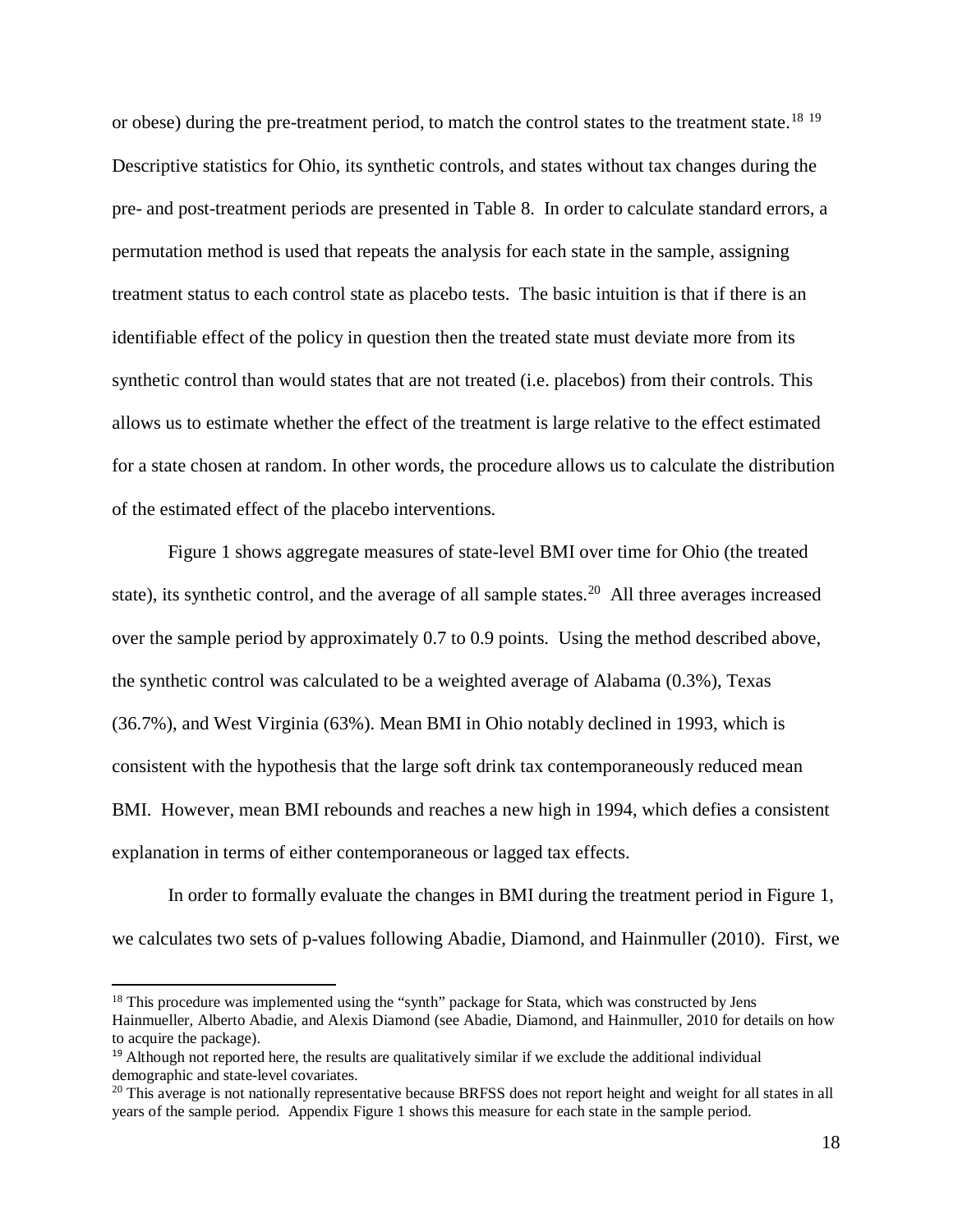compare Ohio with its synthetic control during the treatment period only by calculating the mean squared prediction error (MSPE) for 1993 only and also for 1993 and 1994. Then, the analogous post-MSPEs were calculated for all of the other states (as placebos) and the post-MSPEs were ordered. The proportion of placebo post-MSPEs that are greater than or equal to the treated post-MSPE in each case serves as the p-value. These are reported in Table 9. For 1993, the p-value is 0.06, significant at the 10% level. When calculating the MSPE also including 1994, the p-value rises to 0.16 offering weaker evidence that the implementation of Ohio's soft drink tax influenced state-level BMI.

It is possible that the drop in BMI in 1993 is significant only because the overall synthetic control "fit" is poor for Ohio. To account for this issue, Abadie, Diamond, and Hainmuller (2010) suggest an alternative method for calculating p-values. We follow this and calculate pvalues that are based on the post- to pre-treatment MSPE ratio rather than the post-MSPE alone. This measure reflects the magnitude of the deviation of the treated state from its control during the treatment period relative to its deviation in the pre-treatment period. The p-values based on this measure grow larger and insignificant for Ohio, up to 0.34 when including just 1993 and 0.35 when including both 1993 and 1994. Thus, our main finding is that, as we use techniques that are able to more closely match Ohio with a suitable control group, the evidence of an effect of a large soda tax on BMI levels becomes less convincing

Figure 2 shows analogous results for overweight prevalence in Ohio. Overweight prevalence steadily increased across the time period, by about 4 or 5 percentage points. Also, the synthetic control appears to be a good match. In this case, the synthetic control is comprised of Michigan (19.4%), Oklahoma (50.5%), and West Virginia (30.1%). The post-MSPE p-values are a statistically significant 0.09 when testing 1993 only and 0.28 when testing both 1993 and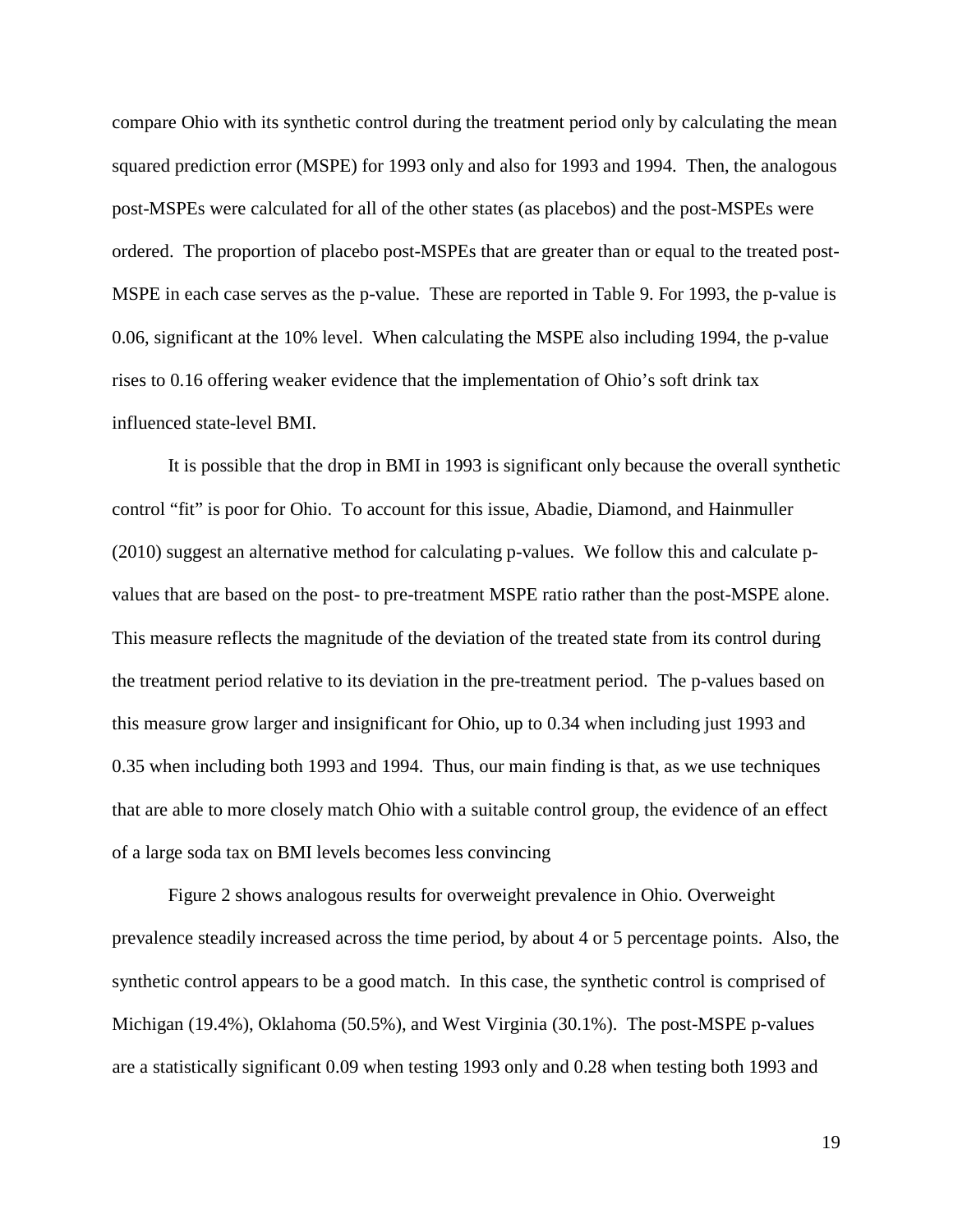1994. Accounting for the pre-treatment period fit by again calculating the post-to-pre-MSPE increases the p-values to 0.19 and 0.26, respectively. Figure 3 shows results for obesity prevalence. The post-MSPE p-values in this case are 0.69 when testing 1993 only and 0.88 when testing both 1993 and 1994. Accounting for the pre-treatment period fit, the post-to-pre-MSPE changes the p-values to 0.48 and 0.84, respectively, implying that we cannot detect a significant weight effect due to a large soft drink tax increase.

### **Conclusion**

Although the evidence from the literature suggests that current small (and often hidden) taxes on soda do not have detectable impacts on population weight, much less is known about the potential for effects of large, noticeable taxes. Several states and cities are currently considering raising soda taxes to 1-cent per ounce, which would be the largest increases in US history. Based on current evidence it is difficult to predict the likely effectiveness of these large tax increases on use and weight outcomes. This paper presents the first examination in the literature that attempts to answer this question by estimating potential non-linear effects of soda taxes on consumption and weight outcomes. This question is addressed with two complementary approaches and datasets.

First, we examine whether there is any evidence of non-linear effects of current soda tax rates, with the idea that if very large taxes could have relatively larger effects, then we should see evidence consistent with this hypothesis based on the larger tax rates in our data, which reach 12%. However, using a variety of specifications, we find no evidence of effects on use or weight for a nationally representative sample of adults.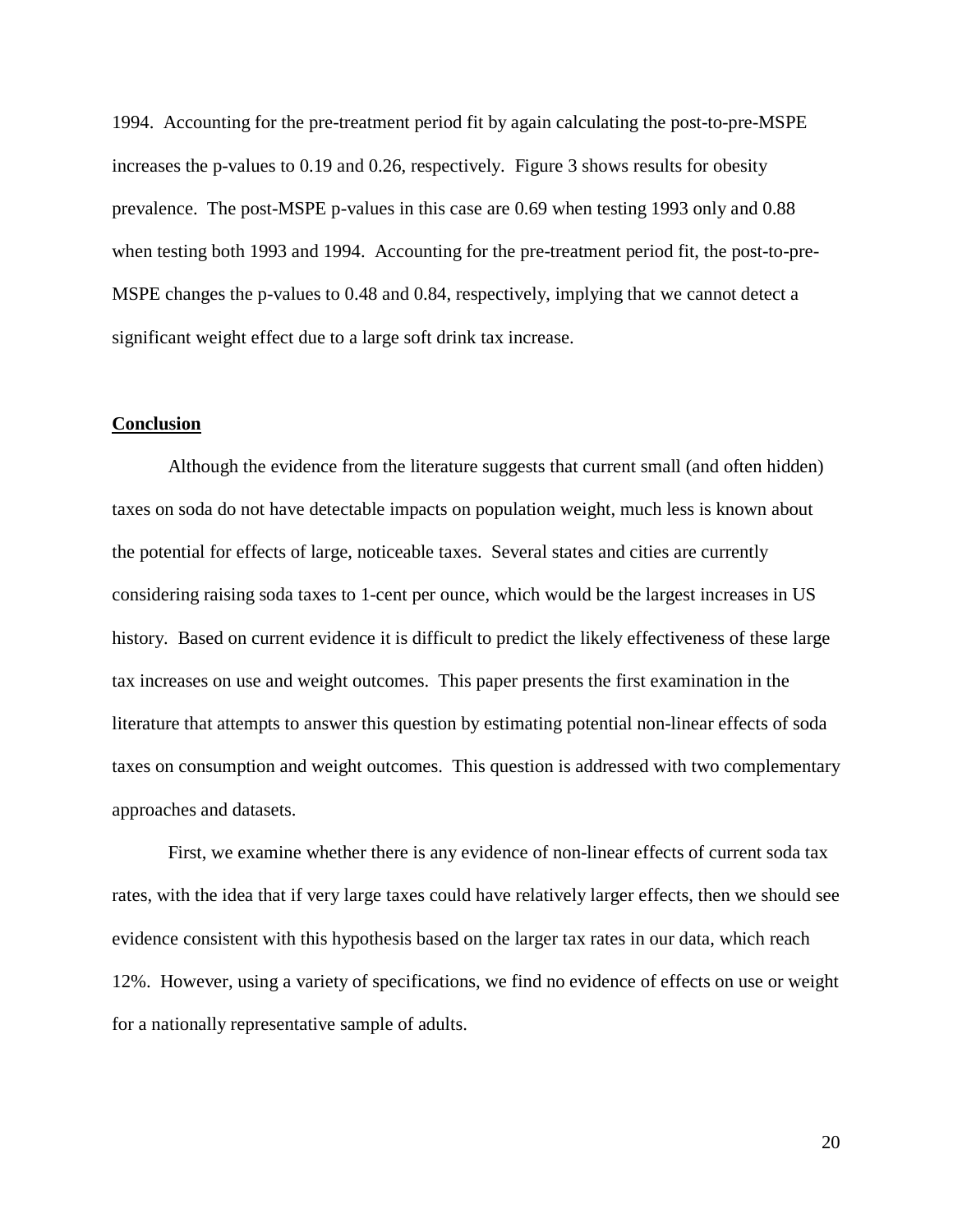Our second approach uses a new comparative case-study method that leverages the sudden and large tax increase found in Ohio in the early 1990s. This method creates a "synthetic Ohio" based on a weighted average of states that are most similar to Ohio's population body mass index before the tax was raised. Outside of simulation methods, this is the most informative approach to understanding the potential impact of recently proposed taxes, and it suggests very little evidence that the large tax imposed in Ohio had any detectable effect on population weight.

Together, our results cast serious doubt on the assumptions that proponents of large soda taxes make on its likely impacts on population weight. Together with evidence of important substitution patterns in response to soda taxes that offset any caloric reductions in soda consumption (Fletcher et al. 2010a), our results suggest that fundamental changes to policy proposals relying on large soda taxes to be a key component in reducing population weight are required.

An important limitation of our approach is that we are unable to directly assess the effects of some large tax proposals, such as the previously discussed 18% tax proposed in New York, since there are no previous examples of tax rates that are that large in the US. However, as has been discussed in previous work, there may be other health benefits (besides weight) that may make the taxation of soda an important health policy, though these benefits have yet to be fully elucidated. In addition, Arkansas' Medicaid Trust Fund illustrates that a soda tax can be successfully implemented as a mechanism to offset health care costs attributable to obesity or other associated health conditions.

21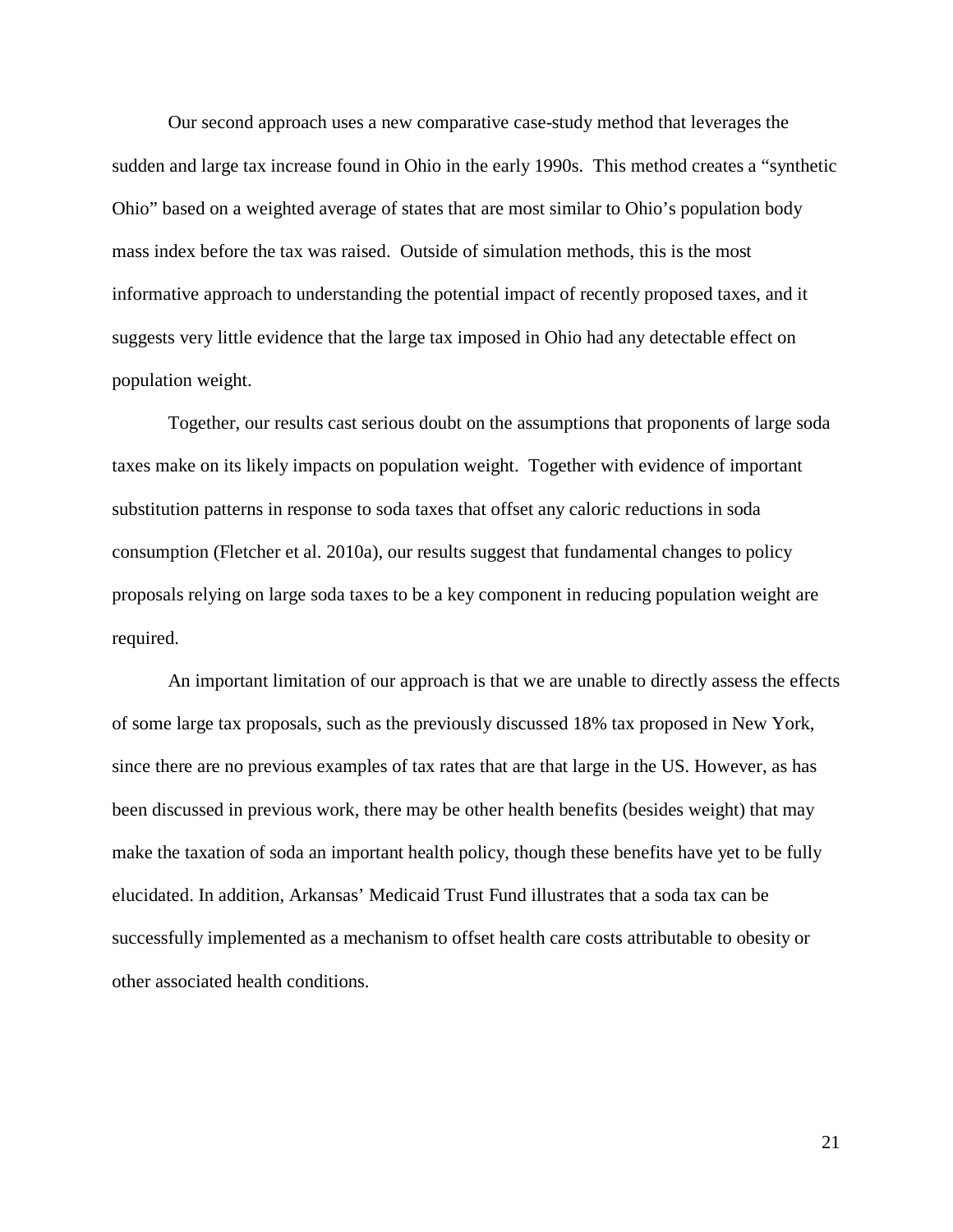## **References**

Abadie, Alberto, Alexis Diamond, and Jens Hainmueller. "Synthetic Control Methods for Comparative Case Studies: Estimating the Effects of California's Tobacco Control Program." JASA, 2010, 105 (490): 493-505.

Block, G. Foods contributing to energy intake in the US: data from NHANES III and NHANES 1999–2000. Journal of Food Composition and Analysis, 17 (2004), pp. 439–447.

Brownell, K.D. T.R. Frieden. Ounces of prevention — the public policy case for taxes on sugared beverages. New England Journal of Medicine, 360 (2009), p. 18.

Callison, K., Kaestner, R. Do Higher Tobacco Taxes Reduce Adult Smoking? New Evidence of the Effect of Recent Cigarette Tax Increases on Adult Smoking. NBER Working Paper 18326 (2012).

Cawley, J., 2000. Body Weight and Women's Labor Market Outcomes. NBER Working Paper 7841.

Chetty, R., A. Looney, and K. Kroft. 2009. Salience and Taxation: Theory and Evidence. American Economic Review 99(4): 1145–77.

Cutler, D. M., Glaeser, E. L., & Shapiro, J. M. (2003b). Why have Americans become more obese? Journal of Economic Perspectives, 17, 93–118.

Dharmasena, Senarath, and Oral Capps. "Intended and unintended consequences of a proposed national tax on sugar‐ sweetened beverages to combat the US obesity problem." *Health Economics* 21.6 (2012): 669-694.

Duffey, K.J., Gordon-Larsen, P., Shikaney, J.M., Guilkey, D., Jacobs, D.R., Popkin, B.M. (2010). Food Price and Diet and Health Outcomes. Archives of Internal Medicine, 170(5), pgs. 420-426.

Finkelstein, E.A., Zhen, C., Nonnemaker, J., Todd, J.E. (2010). Impact of Targeted Beverage Taxes on Higher- and Lower-Income Households. Archives of Internal Medicine, 170(22), pgs. 2028-2034.

Fletcher, J. M., Frisvold, D., & Tefft, N. (2010a). The effects of soft drink taxes on child and adolescent consumption and weight outcomes. Journal of Public Economics, 94, 967-974.

Fletcher, J.M., D. Frisvold, N. Tefft. 2010b. Can soft drink taxes reduce population weight? Contemporary Economic Policy, 28 (1), pp. 23–35

Hansen, Bruce E. "Inference when a nuisance parameter is not identified under the null hypothesis." Econometrica: Journal of the Econometric Society (1996): 413-430.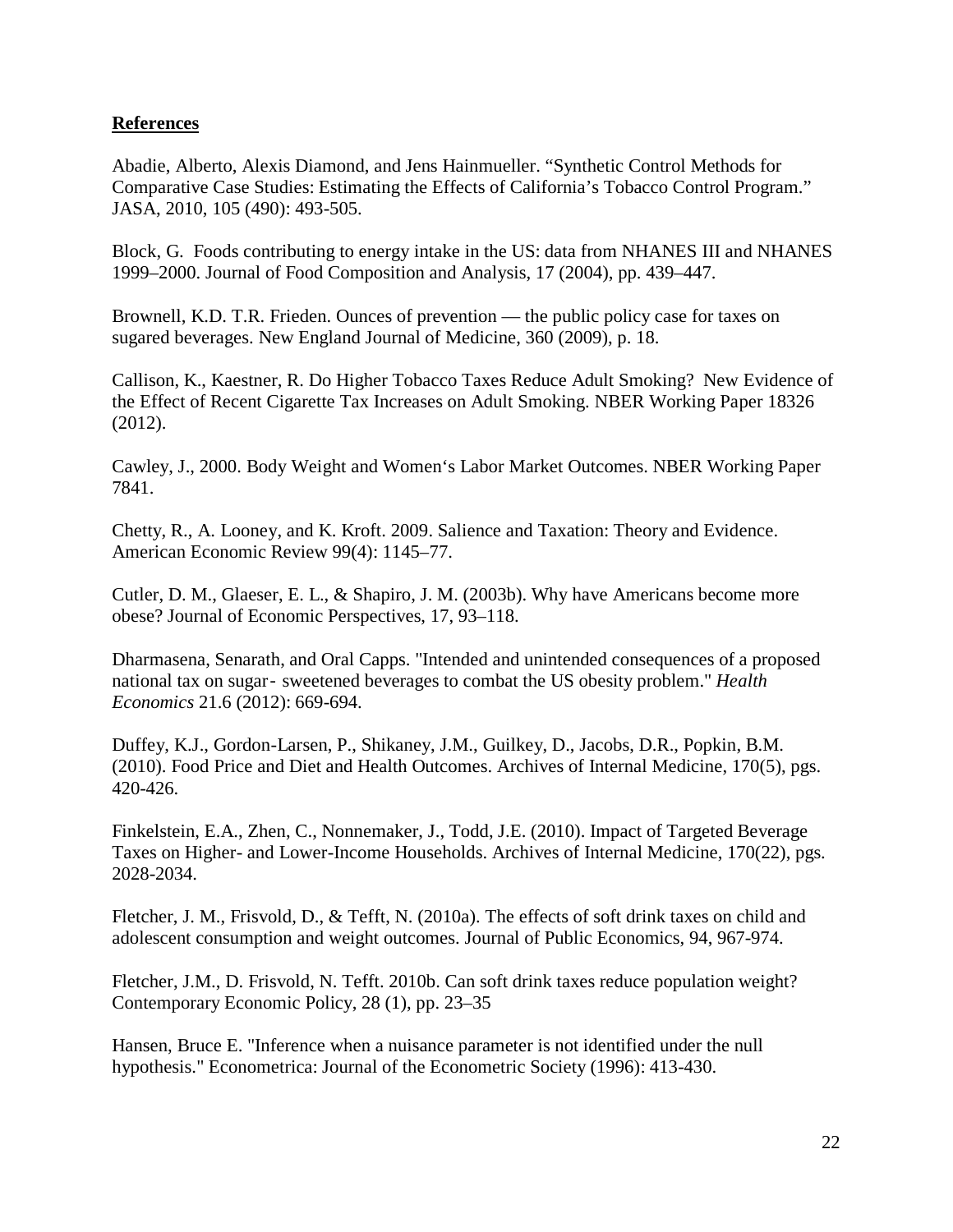Hansen, Bruce E. "Threshold effects in non-dynamic panels: Estimation, testing, and inference." Journal of econometrics 93.2 (1999): 345-368.

Hansen, Bruce E. "Sample splitting and threshold estimation." Econometrica 68.3 (2000): 575- 603.

Harding, Matthew, and Michael Lovenheim. "The Effect of Prices on Nutrition: Comparing the Impact of Product- and Nutrient-Specific Taxes." NBER Working Paper 19781 (2014).

Jacobson, M. K. Brownell. Small taxes on soft drinks and snack foods to promote health. American Journal of Public Health, 90 (6) (2000), pp. 854–857.

Kilborn, Peter, (1993). "Soft Drink Industry is Fighting Back Over New Taxes." New York Times: [http://www.nytimes.com/1993/03/24/us/soft-drink-industry-is-fighting-back-over-new](http://www.nytimes.com/1993/03/24/us/soft-drink-industry-is-fighting-back-over-new-taxes.html)[taxes.html](http://www.nytimes.com/1993/03/24/us/soft-drink-industry-is-fighting-back-over-new-taxes.html) Accessed: March 9, 2012

Lakdawalla, Darius & Philipson, Tomas, 2009. "The growth of obesity and technological change," Economics and Human Biology, Elsevier, vol. 7(3), pages 283-293.

Lin, B. H., Smith, T. A., Lee, J. Y., & Hall, K. D. (2011). Measuring weight outcomes for obesity intervention strategies: the case of a sugar-sweetened beverage tax. Economics & Human Biology, 9(4), 329-341.

New York Times (1920) "City's Soda Cost Millions Monthly: Tax on Soft Drinks in Manhattan and Bronx for February and March is \$465,445." New York Times, May 23, 1920.

Ogden, C. L., Carroll, M. D., Curtin, L. R., McDowell, M. A., Tabak, C. J., & Flegal, K. M. (2006). Prevalence of overweight and obesity in the United States, 1999–2004. Journal of the American Medical Association, 295, 1549–1555.

Smith, Doug. (2009). Will the Soda Pop Tax Go National?" Arkansas Times: <http://www.arktimes.com/arkansas/will-the-soda-pop-tax-go-national/Content?oid=949896> Accessed: March 9, 2012

Smith, T. A., Biing-Hwan, L., & Jonq-Ying, L. (2010). Taxing caloric sweetened beverages: Potential effects on beverage consumption, calorie intake, and obesity. Washington, DC: U.S. Department of Agriculture, Economic Research Service.

Sturm, Roland, Lisa M. Powell, Jamie F. Chriqui, and Frank J. Chaloupka (2010) "Soft Drink Taxes, Soft Drink Consumption, And Children's Body Mass Index," Health Affairs, 29(5): 1052- 1058.

Todd, J.E., Zhen, C. (2010). Can Taxes on Calorically Sweetened Beverages Reduce Obesity? Choices, 25(3).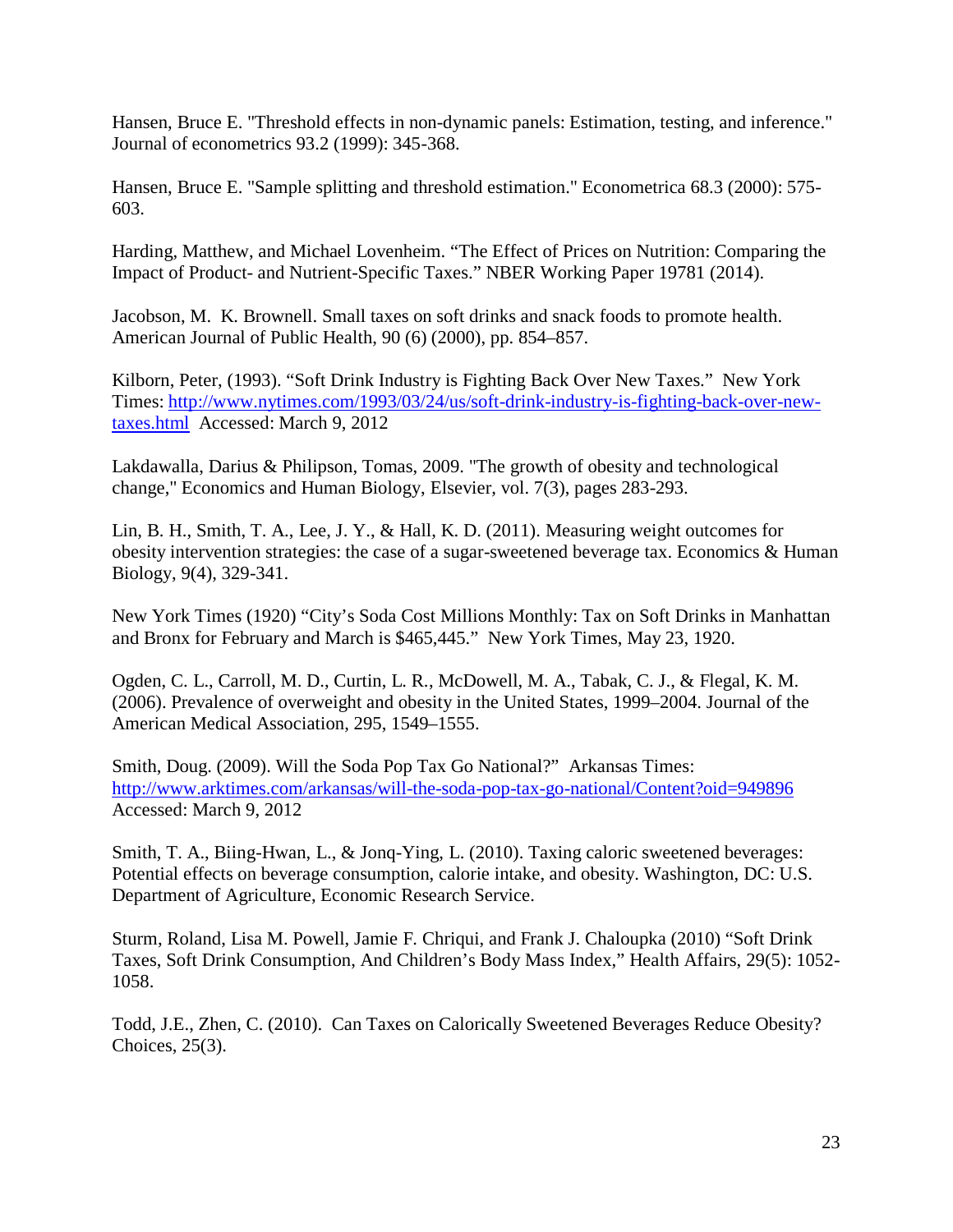Tucker, Jim Guy (2013). "For Two Decades, The Soda Tax Has Served Arkansas Well." Talk Business Arkansas: [http://talkbusiness.net/2013/07/jim-guy-tucker-for-two-decades-the-soda](http://talkbusiness.net/2013/07/jim-guy-tucker-for-two-decades-the-soda-tax-has-served-arkansas-well/)[tax-has-served-arkansas-well/](http://talkbusiness.net/2013/07/jim-guy-tucker-for-two-decades-the-soda-tax-has-served-arkansas-well/) Accessed: January 28, 2014.

Wang YC**,** Coxson P, Shen Y, Goldman L, Bibbins-Domingo, K. Potential Impact on Diabetes and Cardiovascular Diseases from a One-Penny-per-Ounce Excise Tax on Sugar-Sweetened Beverages. Health Affairs. 2012; 31(1):199-207.

Winship C, Radbill L. Sampling Weights and Regression Analysis. Sociological Methods Research. 1994; 23(2): 230-257.

Zheng, Y., E.W. McLaughlin, and H.M. Kaiser. 2013. Taxing Food and Beverages: Theory, Evidence and Policy, American Journal of Agricultural Economics, 95: 705-723.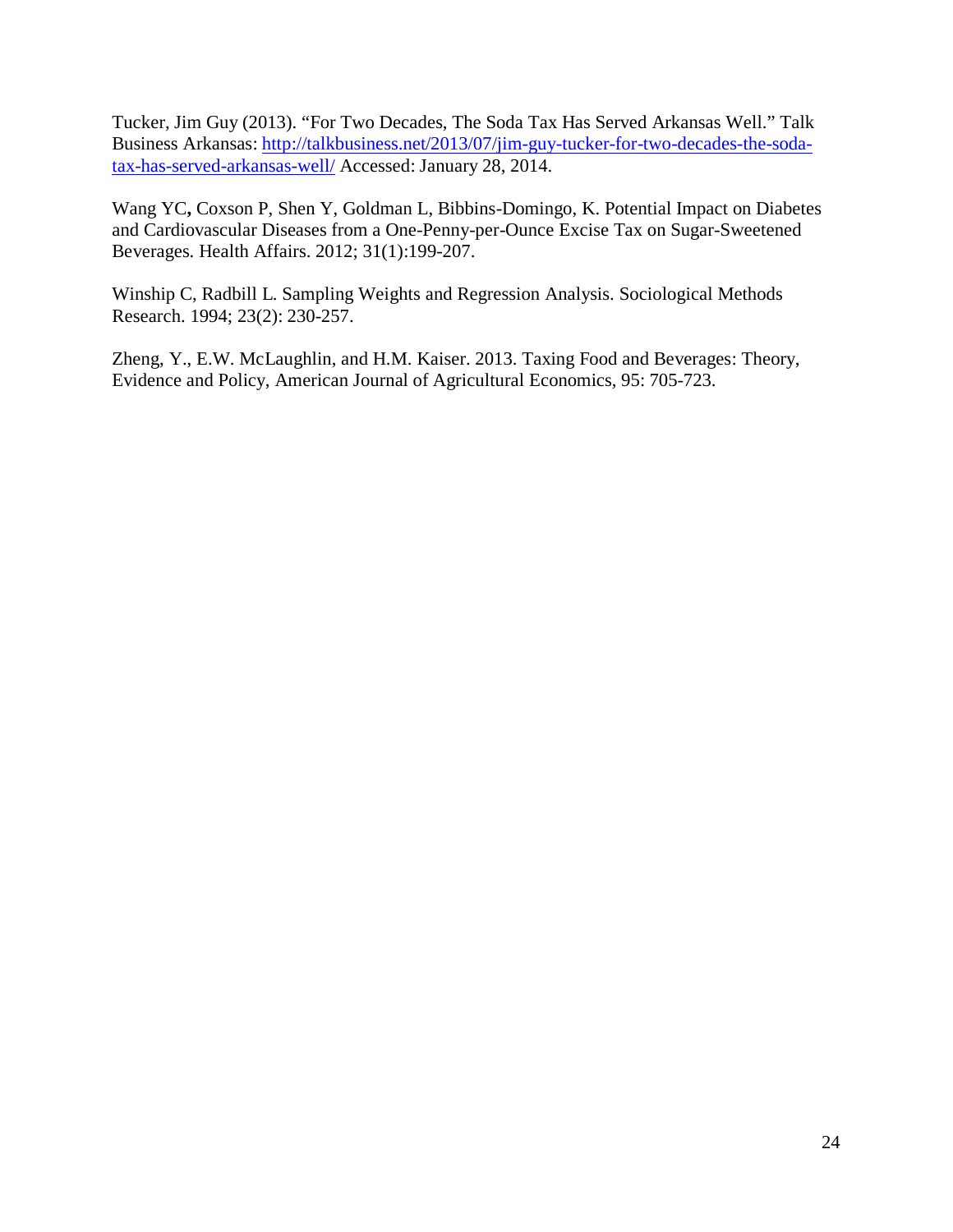

Figure 1. Average Annual State-level BMI: Sample States, Ohio, and its Synthetic Control

Note: the synthetic control includes a weighted average of Alabama (0.3%), Texas (36.7%), and West Virginia (63%).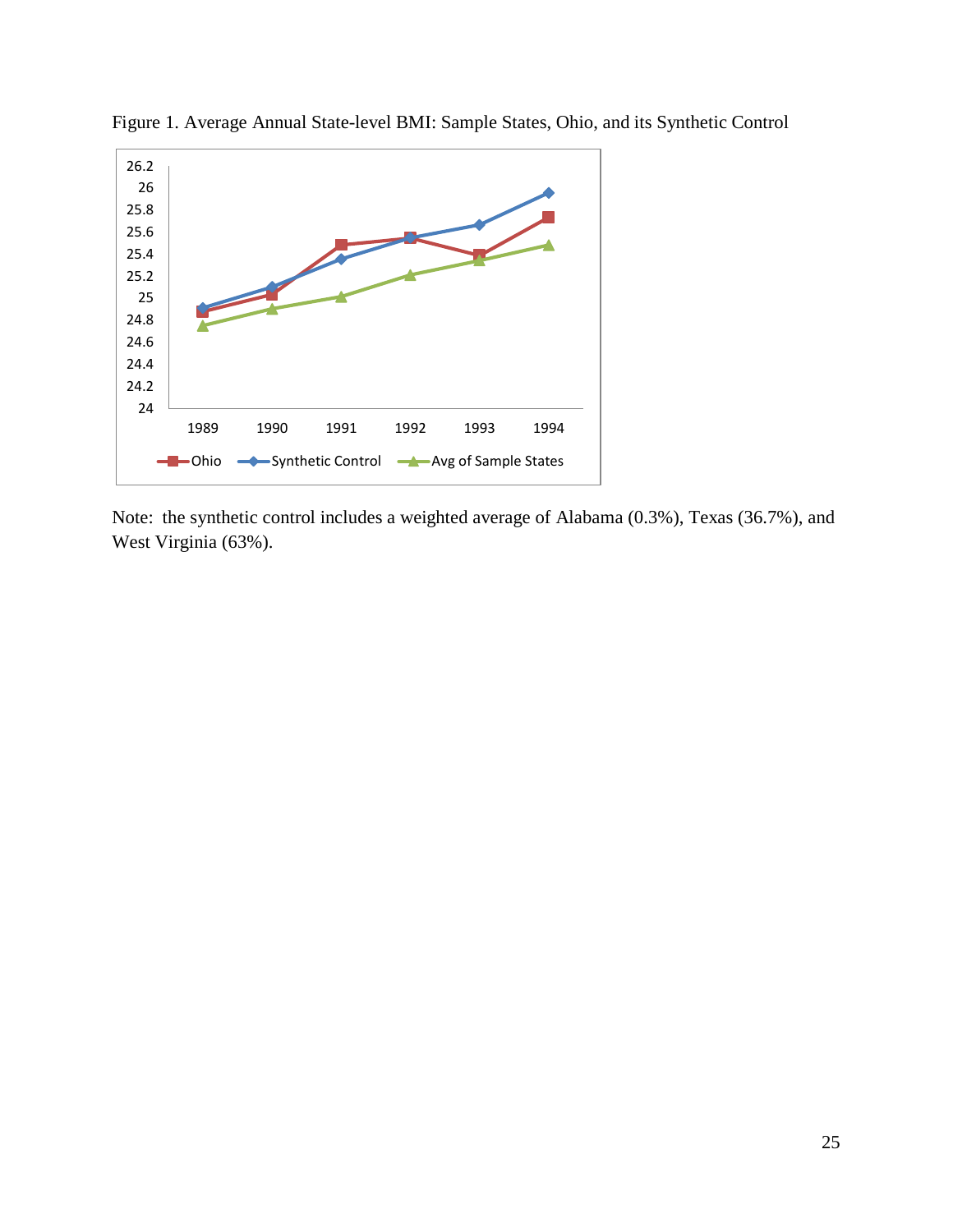

Figure 2. Annual Overweight Prevalence: Sample States, Ohio, and its Synthetic Control

Note: the synthetic control includes a weighted average of Michigan (19.4%), Oklahoma (50.5%), and West Virginia (30.1%).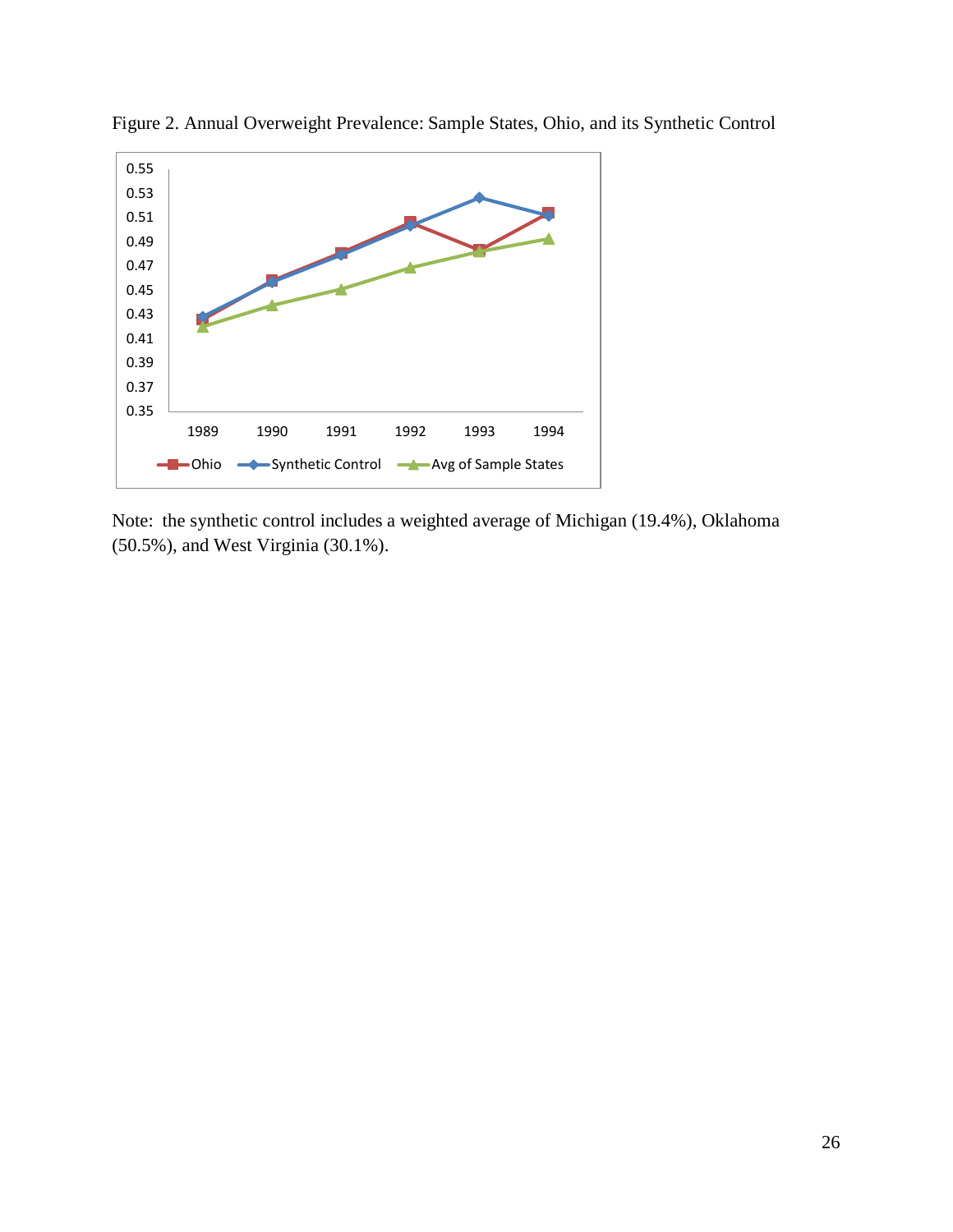

Figure 3. Annual Obesity Prevalence: Sample States, Ohio, and its Synthetic Control

Note: the synthetic control includes a weighted average of Michigan (11.7%), Pennsylvania (34%), and South Dakota (54.3%).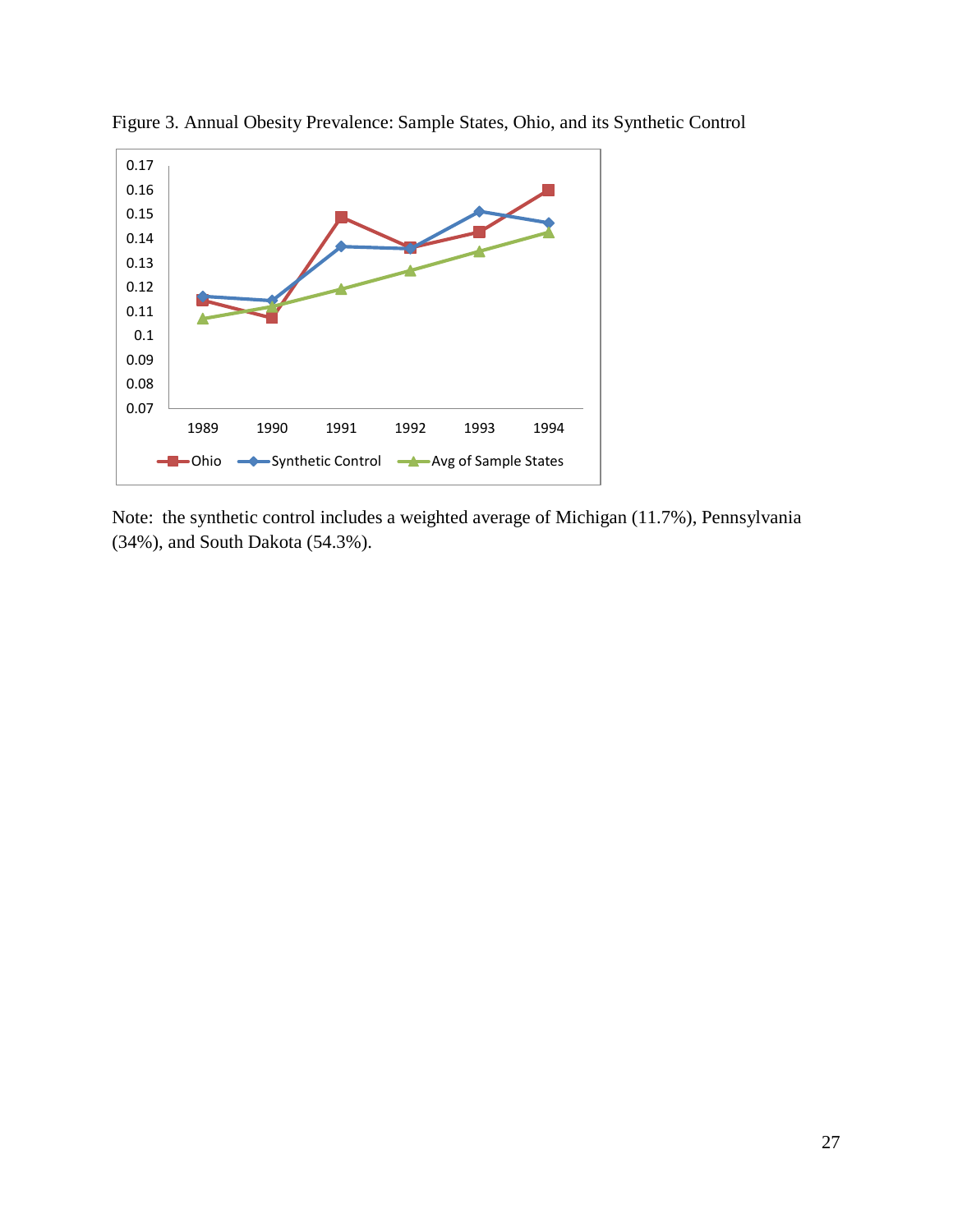|                                        |          | Standard | Sample      |
|----------------------------------------|----------|----------|-------------|
|                                        | Mean     | Error    | <b>Size</b> |
| Obese                                  | 0.302    | 0.004    | 34294       |
| Overweight                             | 0.639    | 0.004    | 34294       |
| Underweight                            | 0.020    | 0.001    | 34294       |
| Log(BMI)                               | 3.306    | 0.002    | 34294       |
| <b>BMI</b>                             | 27.921   | 0.051    | 34294       |
| <b>Total calories</b>                  | 2232.528 | 8.192    | 36196       |
| Calories from soft drinks              | 130.357  | 1.892    | 36196       |
| Consumed any soft drinks               | 0.591    | 0.004    | 36196       |
| Grams of soft drink consumption        | 467.790  | 5.508    | 36196       |
| Calories from non-soft drink beverages | 200.804  | 1.890    | 36196       |
| Dietary recall is based on a weekday   | 0.650    | 0.004    | 36391       |
| Female                                 | 0.518    | 0.004    | 37712       |
| Age                                    | 44.844   | 0.114    | 37712       |
| <b>Black</b>                           | 0.112    | 0.002    | 37712       |
| Other race/ethnicity                   | 0.171    | 0.003    | 37712       |
| White                                  | 0.717    | 0.003    | 37712       |
| Soft drink tax rate                    | 2.590    | 0.022    | 37712       |

# Table 1: Descriptive Statistics, NHANES 1989 – 2006

Notes: Descriptive statistics are weighted using the NHANES survey weights.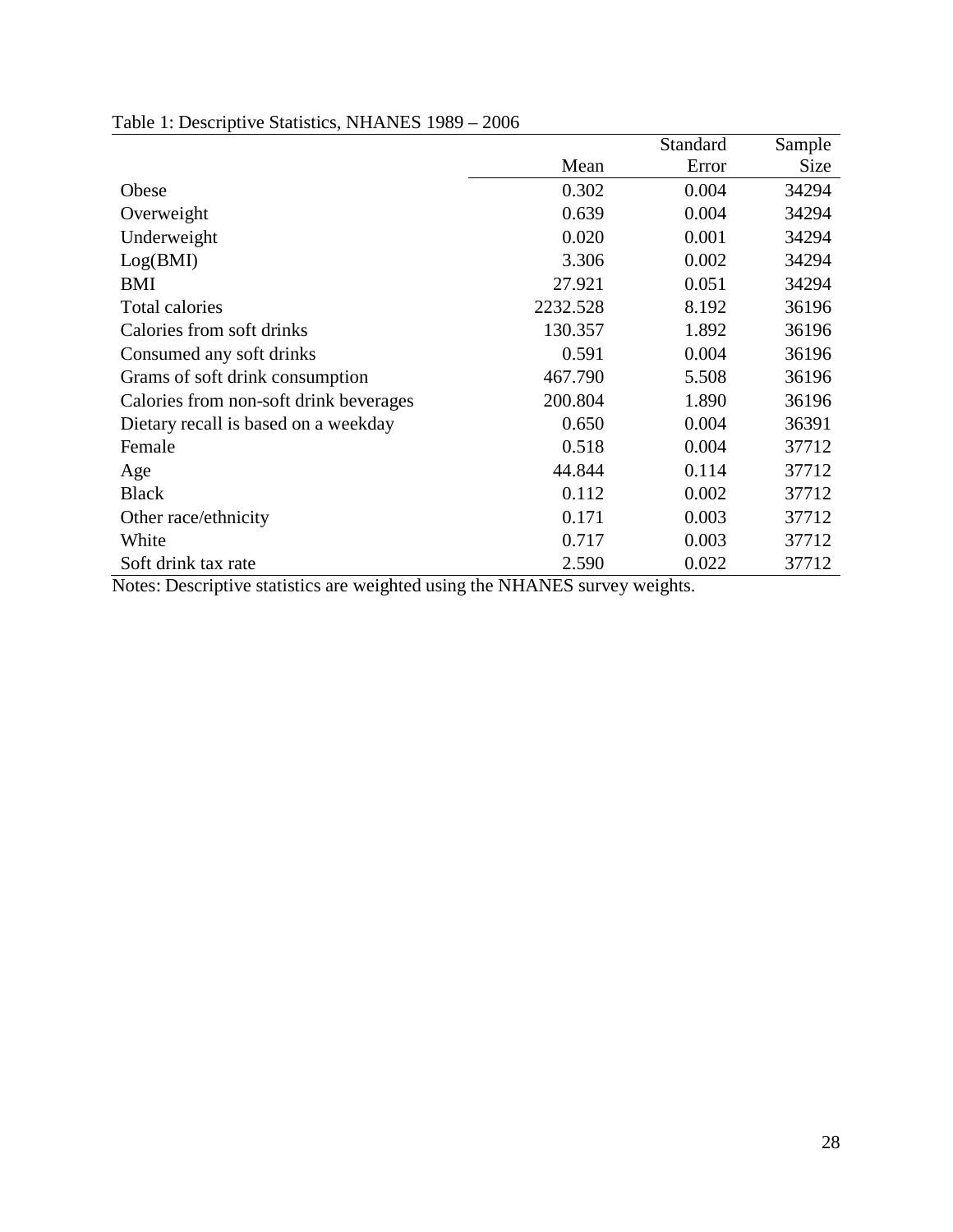|                            | O<br>Linear | Quadratic | Cubic    | Quartic  |
|----------------------------|-------------|-----------|----------|----------|
| <b>Soft Drink Tax Rate</b> | 1.566       | 0.569     | $-6.717$ | $-2.377$ |
|                            | (2.447)     | (5.866)   | (11.575) | (15.066) |
| Soft Drink Tax Rate^2      |             | 0.102     | 2.347    | $-0.293$ |
|                            |             | (0.408)   | (2.788)  | (8.448)  |
| Soft Drink Tax Rate^3      |             |           | $-0.149$ | 0.290    |
|                            |             |           | (0.171)  | (1.420)  |
| Soft Drink Tax Rate^4      |             |           |          | $-0.022$ |
|                            |             |           |          | (0.071)  |
| <b>Observations</b>        | 35940       | 35940     | 35940    | 35940    |
| <b>F</b> Statistic         | 0.410       | 0.062     | 0.399    | 0.275    |
| P-Value                    | 0.526       | 0.804     | 0.674    | 0.843    |
| <b>BIC</b>                 | 484050.8    | 484061.2  | 484070.6 | 484081.1 |

Table 2: Calories from Soft Drinks: Ages 18-90

Notes: Each column represents a separate regression. Heteroskedasticity-robust standard errors that allow for clustering within states are in parentheses. The F statistic and corresponding pvalue are based on the null hypothesis that the coefficient for the soft drink tax rate and all higher order polynomial terms are jointly equal to zero. Additional variables include female, age, age squared, black, other race, whether the food diary is from a weekday, state, year, and quarter. All regressions utilize NHANES survey weights.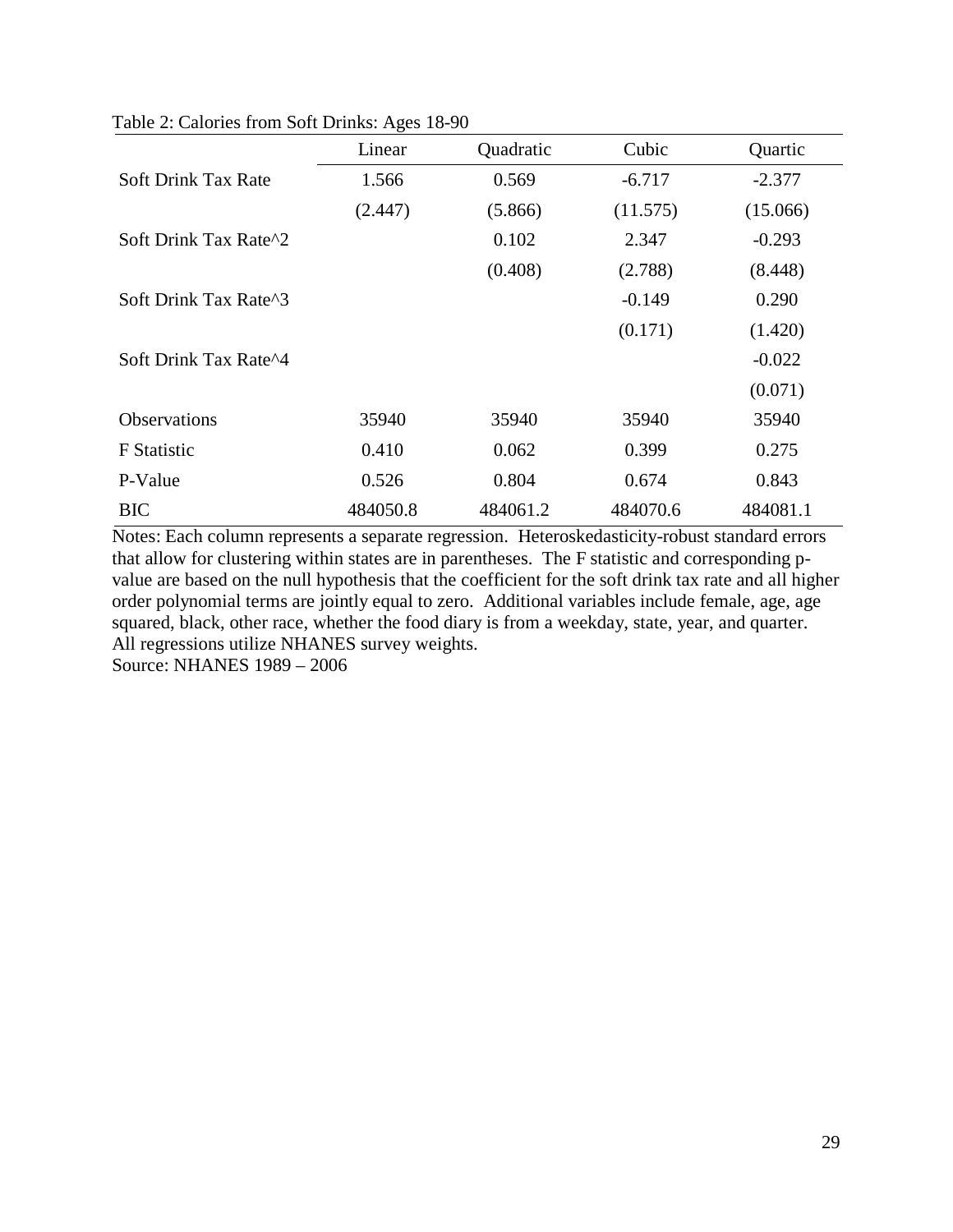|                            | Linear   | Quadratic | Cubic    | Quartic   |
|----------------------------|----------|-----------|----------|-----------|
| <b>Soft Drink Tax Rate</b> | 7.458*   | 18.552*** | 16.260   | 47.692**  |
|                            | (3.703)  | (5.492)   | (11.895) | (19.308)  |
| Soft Drink Tax Rate^2      |          | $-1.133$  | $-0.427$ | $-19.544$ |
|                            |          | (0.408)   | (3.530)  | (12.491)  |
| Soft Drink Tax Rate^3      |          |           | $-0.047$ | 3.138     |
|                            |          |           | (0.229)  | (2.231)   |
| Soft Drink Tax Rate^4      |          |           |          | $-0.157$  |
|                            |          |           |          | (0.115)   |
| <b>Observations</b>        | 35940    | 35940     | 35940    | 35940     |
| F Statistic                | 4.06     | 7.73      | 4.15     | 9.73      |
| P-Value                    | 0.0515   | 0.0086    | 0.0239   | 0.0001    |
| <b>BIC</b>                 | 496316.3 | 496320.7  | 496331.1 | 496338.9  |

Table 3: Calories from Non-Soda Beverages (includes milk, coffee, tea, juice, and juice drinks)

Notes: Each column represents a separate regression. Heteroskedasticity-robust standard errors that allow for clustering within states are in parentheses. The F statistic and corresponding pvalue are based on the null hypothesis that the coefficient for the soft drink tax rate and all higher order polynomial terms are jointly equal to zero. Additional variables include female, age, age squared, black, other race, whether the food diary is from a weekday, state, year, and quarter. All regressions utilize NHANES survey weights.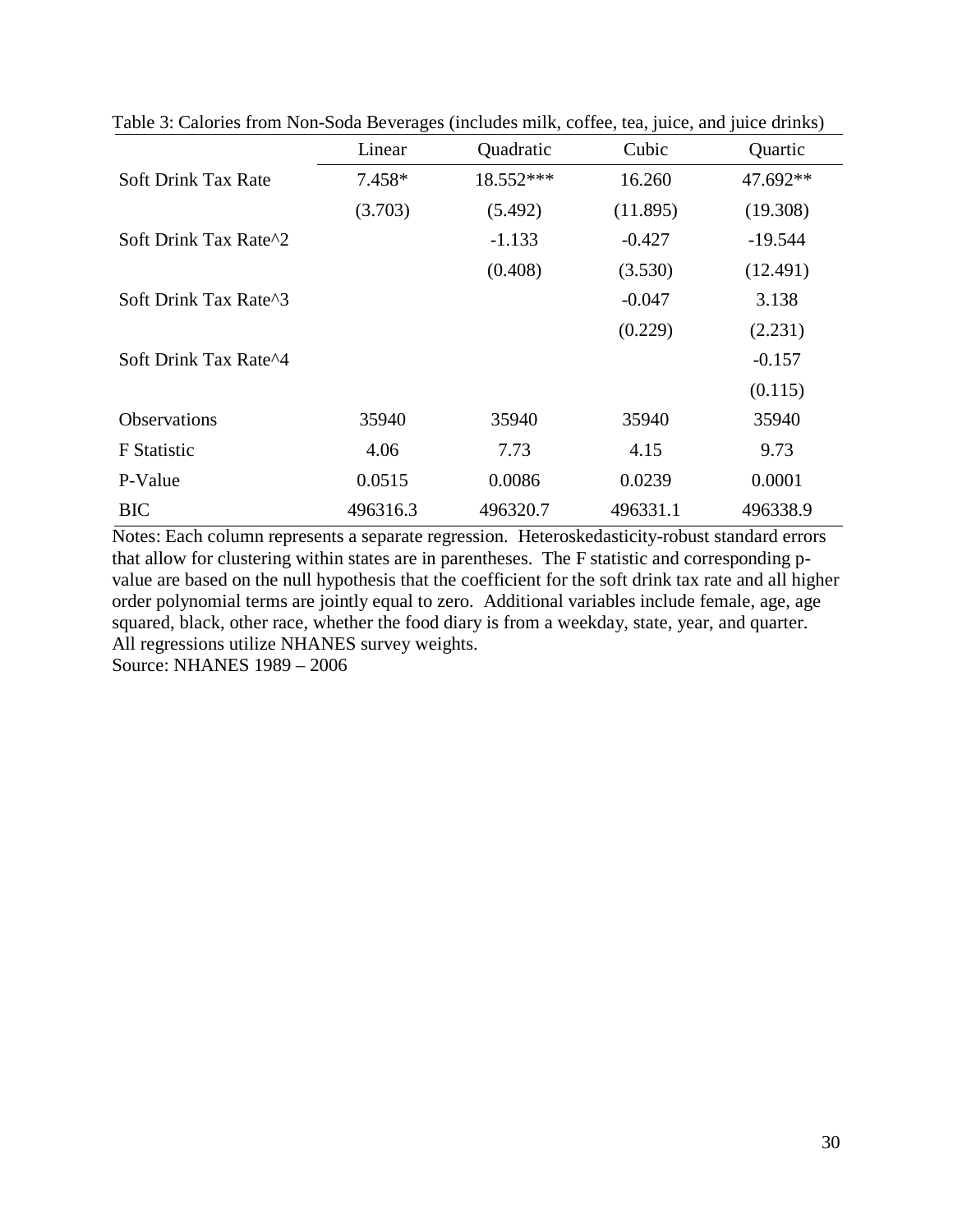Table 4: Total Calories: Ages 18-90

|                            | Linear   | Quadratic | Cubic       | Quartic    |
|----------------------------|----------|-----------|-------------|------------|
| <b>Soft Drink Tax Rate</b> | 27.683** | 24.938    | $-80.275*$  | 79.635     |
|                            | (12.555) | (26.081)  | (39.802)    | (80.230)   |
| Soft Drink Tax Rate^2      |          | 0.280     | 32.691***   | $-64.564$  |
|                            |          | (2.208)   | (8.255)     | (46.605)   |
| Soft Drink Tax Rate^3      |          |           | $-2.158***$ | 14.044*    |
|                            |          |           | (0.486)     | (7.763)    |
| Soft Drink Tax Rate^4      |          |           |             | $-0.799**$ |
|                            |          |           |             | (0.384)    |
| <b>Observations</b>        | 35940    | 35940     | 35940       | 35940      |
| F Statistic                | 4.862    | 0.016     | 11.834      | 14.583     |
| P-Value                    | 0.034    | 0.90      | 0.000111    | 2.26E-06   |
| <b>BIC</b>                 | 593492.3 | 593502.7  | 593502.7    | 593508.6   |

Notes: Each column represents a separate regression. Heteroskedasticity-robust standard errors that allow for clustering within states are in parentheses. The F statistic and corresponding pvalue are based on the null hypothesis that the coefficient for the soft drink tax rate and all higher order polynomial terms are jointly equal to zero. Additional variables include female, age, age squared, black, other race, whether the food diary is from a weekday, state, year, and quarter. All regressions utilize NHANES survey weights.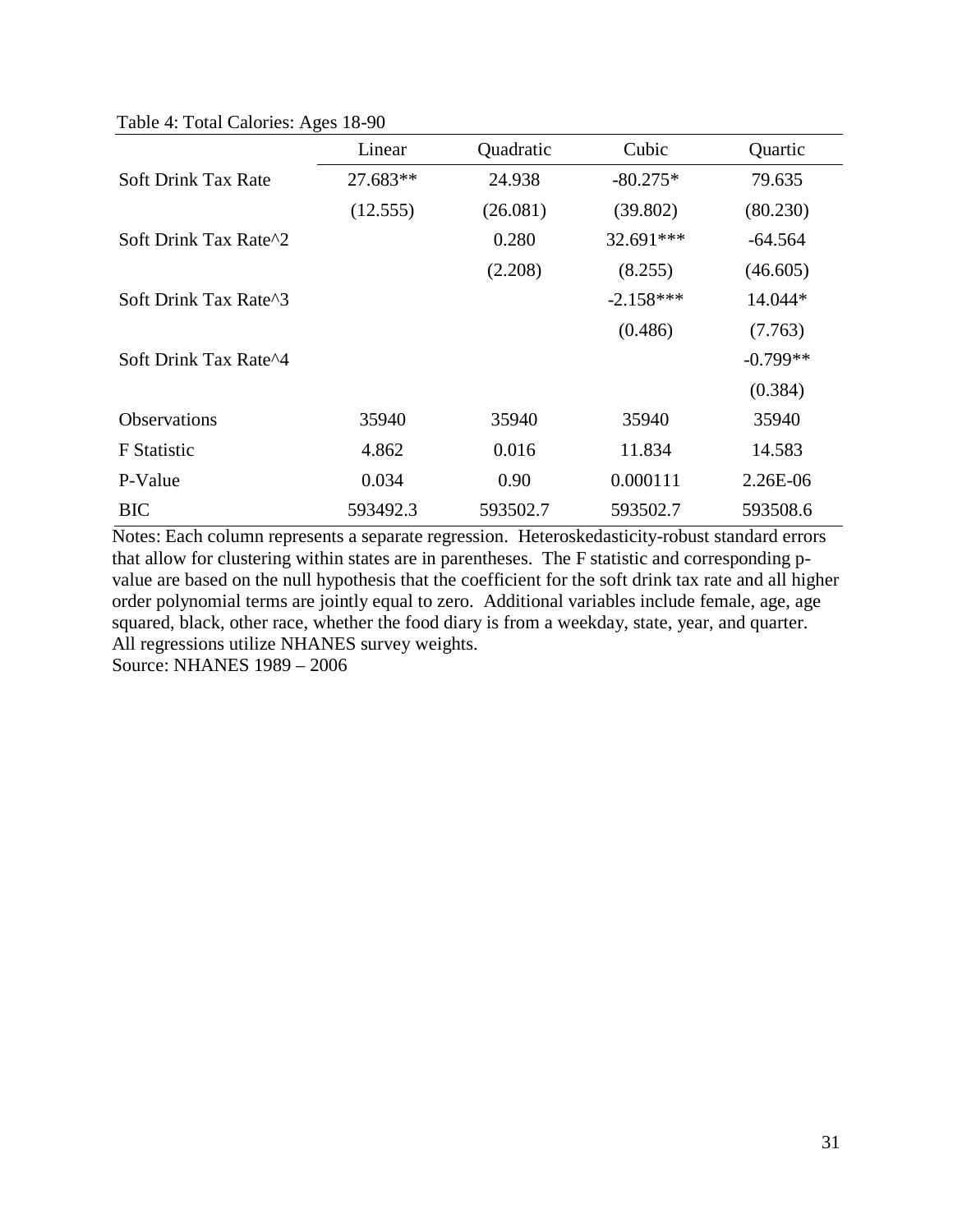Table 5: BMI: Ages 18-90

|                            | Linear   | Quadratic | Cubic     | Quartic  |
|----------------------------|----------|-----------|-----------|----------|
| <b>Soft Drink Tax Rate</b> | 0.007    | $-0.075$  | 0.524     | $-0.680$ |
|                            | (0.093)  | (0.207)   | (0.430)   | (0.634)  |
| Soft Drink Tax Rate^2      |          | 0.010     | $-0.169*$ | 0.529    |
|                            |          | (0.017)   | (0.099)   | (0.389)  |
| Soft Drink Tax Rate^3      |          |           | $0.012*$  | $-0.103$ |
|                            |          |           | (0.006)   | (0.066)  |
| Soft Drink Tax Rate^4      |          |           |           | $0.006*$ |
|                            |          |           |           | (0.003)  |
| <b>Observations</b>        | 37018    | 37018     | 37018     | 37018    |
| F Statistic                | 0.006    | 0.323     | 6.338     | 11.745   |
| P-Value                    | 0.937    | 0.573     | 0.004     | 1.63E-05 |
| <b>BIC</b>                 | 239824.6 | 239834.4  | 239837.4  | 239842.3 |

Notes: Each column represents a separate regression. Heteroskedasticity-robust standard errors that allow for clustering within states are in parentheses. The F statistic and corresponding pvalue are based on the null hypothesis that the coefficient for the soft drink tax rate and all higher order polynomial terms are jointly equal to zero. Additional variables include female, age, age squared, black, other race, whether the food diary is from a weekday, state, year, and quarter. All regressions utilize NHANES survey weights.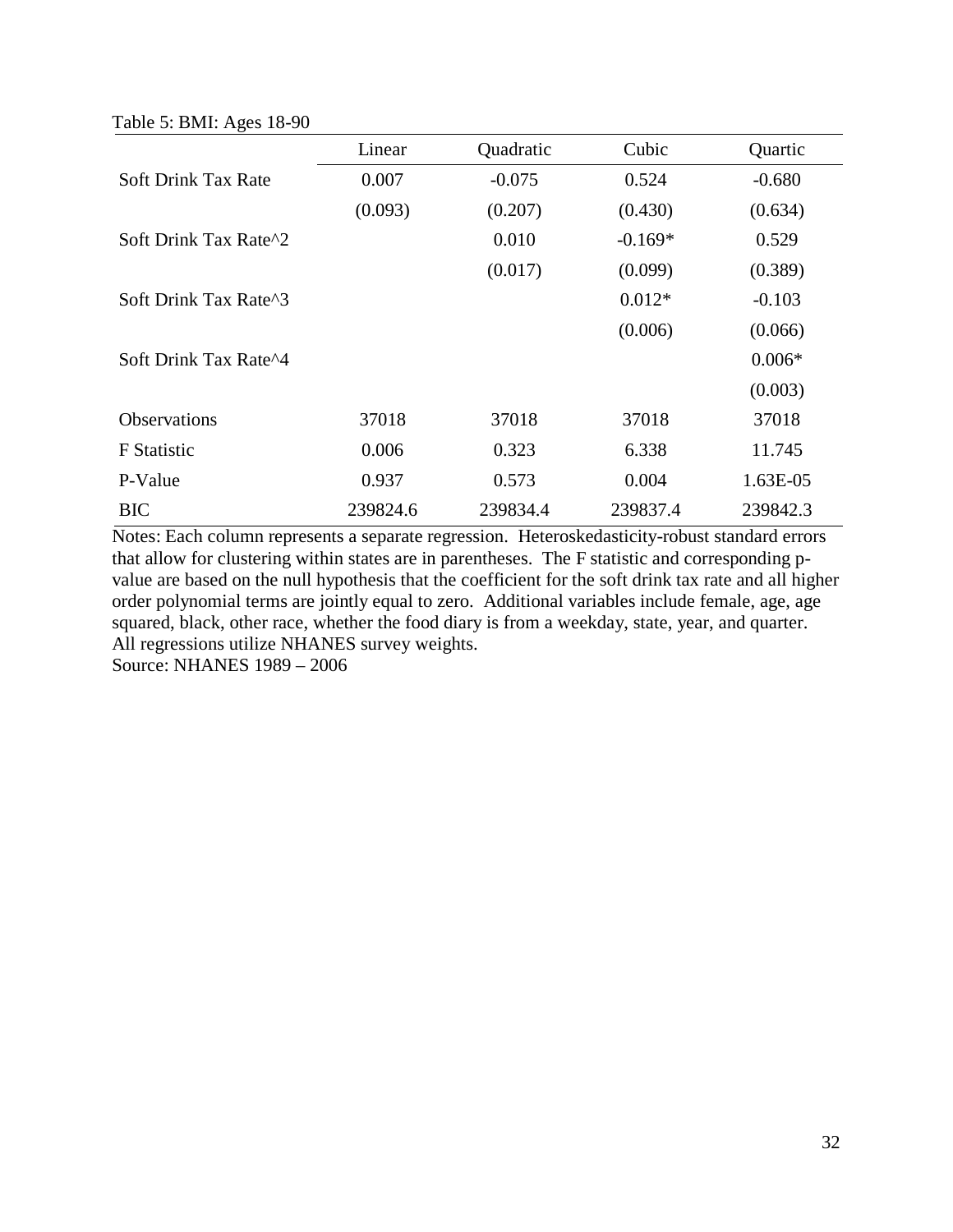# Table 6: BRFSS Descriptive Statistics

|                     |        | <b>States without</b> |             |          |             |        |  |
|---------------------|--------|-----------------------|-------------|----------|-------------|--------|--|
|                     |        | tax changes           |             | Arkansas |             | Ohio   |  |
|                     |        | $N = 423,750$         | $N = 7,762$ |          | $N = 7,537$ |        |  |
|                     |        | Std                   |             | Std      |             | Std    |  |
|                     | Mean   | Dev                   | Mean        | Dev      | Mean        | Dev    |  |
| BMI                 | 25.953 | 4.788                 | 26.153      | 4.903    | 26.127      | 4.872  |  |
| Overweight          | 0.526  |                       | 0.541       |          | 0.548       |        |  |
| Obese               | 0.165  |                       | 0.184       |          | 0.178       |        |  |
| Male                | 0.492  |                       | 0.490       |          | 0.496       |        |  |
| Age                 | 44.558 | 17.691                | 46.143      | 18.159   | 44.995      | 18.095 |  |
| <b>Black</b>        | 0.095  |                       | 0.127       |          | 0.082       |        |  |
| Hispanic            | 0.066  |                       | 0.018       |          | 0.019       |        |  |
| High School Grad    | 0.682  |                       | 0.643       |          | 0.700       |        |  |
| College Grad        | 0.240  |                       | 0.176       |          | 0.212       |        |  |
| <b>State</b>        |        |                       |             |          |             |        |  |
| Unemployment        | 6.112  | 1.491                 | 6.023       | 0.865    | 6.147       | 0.815  |  |
| rate, lagged        |        |                       |             |          |             |        |  |
| State cigarette tax | 25.750 | 13.623                | 28.198      | 5.379    | 20.999      | 3.000  |  |
| State soft drink    |        |                       |             |          |             |        |  |
| tax rate (net of    | 1.961  | 2.344                 | 9.711       | 4.384    | 6.951       | 2.776  |  |
| food)               |        |                       |             |          |             |        |  |

Notes: Mean estimates are calculated using BRFSS survey weights.

Source: BRFSS, 1991-1996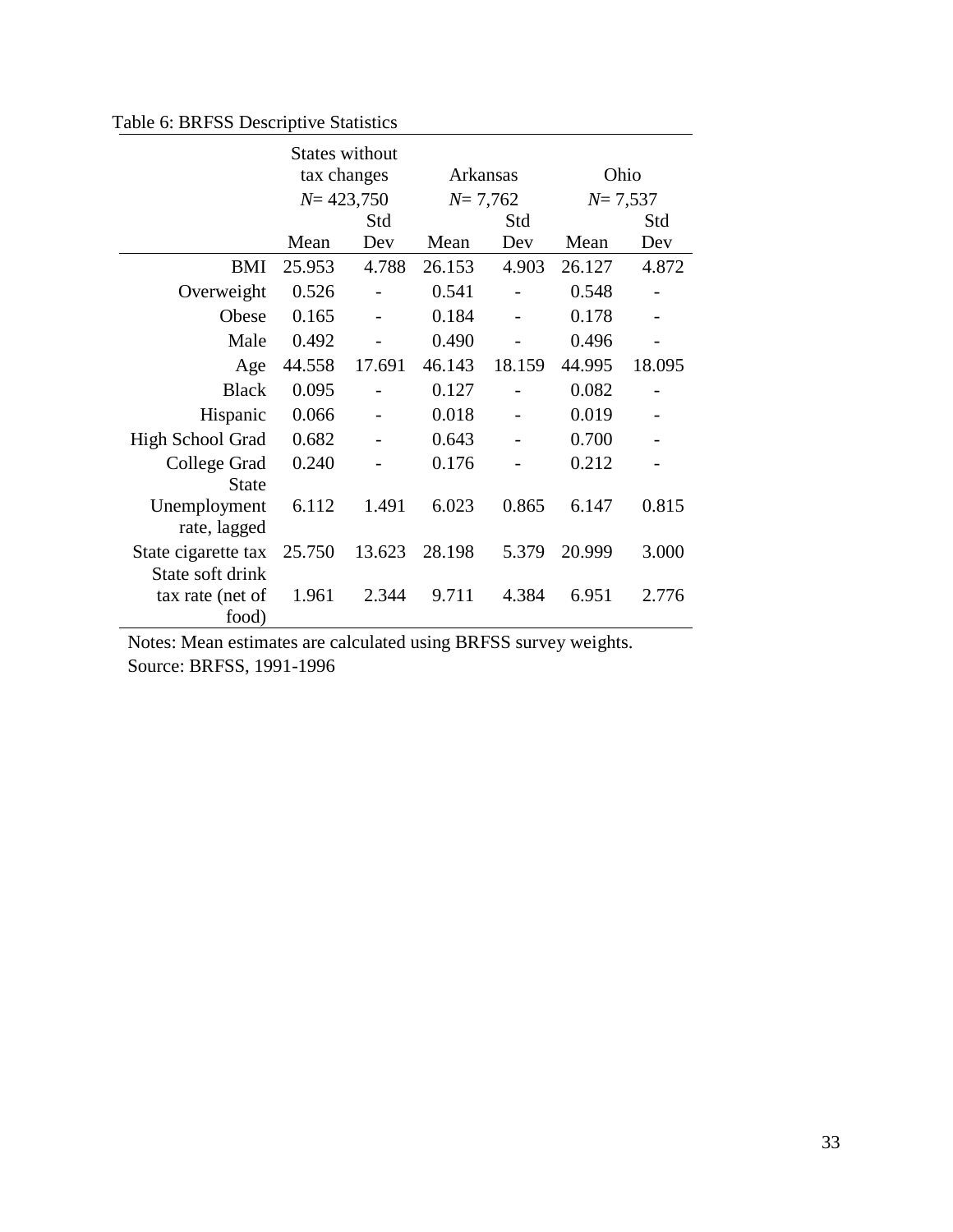|                    |                   | BMI                    |                    |                   | Overweight             |                    |                   | Obese                  |                    |
|--------------------|-------------------|------------------------|--------------------|-------------------|------------------------|--------------------|-------------------|------------------------|--------------------|
| Control Group      | No tax<br>changes | Matched on<br>1991 BMI | Census<br>Division | No tax<br>changes | Matched on<br>1991 BMI | Census<br>Division | No tax<br>changes | Matched on<br>1991 BMI | Census<br>Division |
| Arkansas,          | $-0.278***$       | $-0.231***$            | $0.152**$          | $-0.025***$       | $-0.021***$            | $0.039*$           | $-0.033***$       | $-0.028***$            | $-0.034**$         |
| entire period      | (0.061)           | (0.067)                | (0.018)            | (0.005)           | (0.006)                | (0.010)            | (0.005)           | (0.006)                | (0.007)            |
| $\overline{N}$     | 431,512           | 260,359                | 27,182             | 431,512           | 260,359                | 27,182             | 431,512           | 260,359                | 27,182             |
| Ohio, entire       | $0.065***$        | $0.078*$               | 0.069              | $0.010***$        | $0.011***$             | 0.002              | 0.001             | 0.004                  | 0.001              |
| period             | (0.022)           | (0.038)                | (0.042)            | (0.002)           | (0.003)                | (0.003)            | (0.002)           | (0.002)                | (0.004)            |
| $\overline{N}$     | 431,287           | 127,241                | 57,040             | 431,287           | 127,241                | 57,040             | 431,287           | 127,241                | 57,040             |
| Ohio,<br>enactment | $0.451***$        | $0.644***$             | $0.457*$           | $0.051***$        | $0.058***$             | $0.045***$         | $-0.003$          | $0.017***$             | 0.000              |
| $(1991-1994)$      | (0.043)           | (0.062)                | (0.197)            | (0.004)           | (0.008)                | (0.005)            | (0.004)           | (0.005)                | (0.014)            |
| $\overline{N}$     | 271,964           | 81,614                 | 35,984             | 271,964           | 81,614                 | 35,984             | 271,964           | 81,614                 | 35,984             |
| Ohio, repeal       | $-0.321***$       | $-0.352**$             | $-0.391$           | $-0.033***$       | $-0.025**$             | $-0.048***$        | $-0.004$          | $-0.013$               | $-0.009$           |
| $(1993-1996)$      | (0.053)           | (0.114)                | (0.256)            | (0.005)           | (0.009)                | (0.009)            | (0.004)           | (0.011)                | (0.025)            |
| $\boldsymbol{N}$   | 301,382           | 88,185                 | 39,410             | 301,382           | 88,185                 | 39,410             | 301,382           | 88,185                 | 39,410             |

Table 7: Difference-in-differences Analysis of Large Soft Drink Tax Effects

Notes: each cell represents a separate regression, and the coefficients are the diff-in-diff coefficient comparing years in which a soft drink tax was in effect to years in which it was not, relative to the designated control group. Heteroskedasticity-robust standard errors that allow for clustering within states are in parentheses. Additional variables include male, age, black, Hispanic, high school grad, college grad, lagged state unemployment rate, state cigarette tax, indicators for state, year, and quarter, and state-specific time trends.

Source: BRFSS 1991 – 1996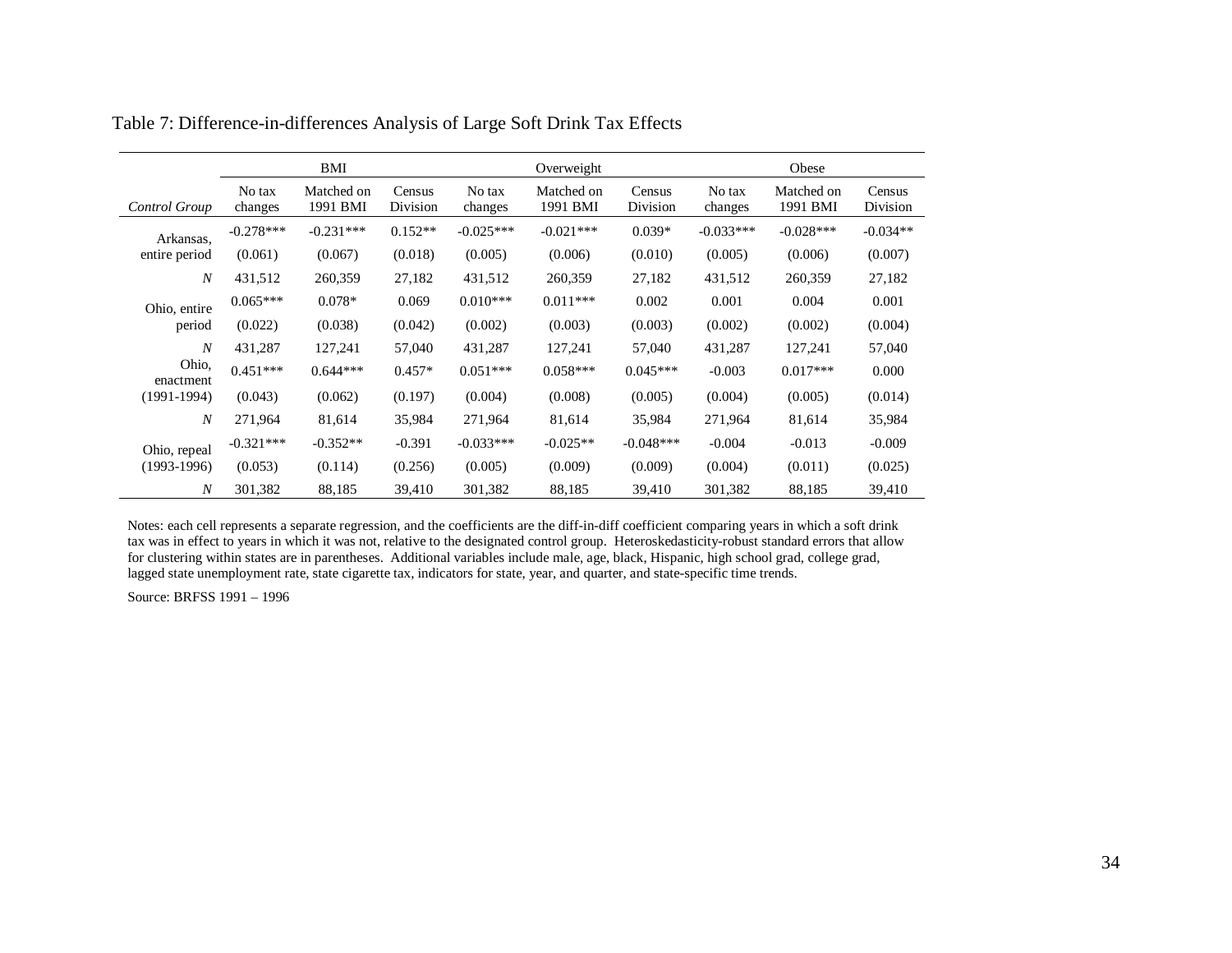|                                 | BMI    |                      |                                         | Overweight |                      |                                         | Obese  |                      |                                         |
|---------------------------------|--------|----------------------|-----------------------------------------|------------|----------------------|-----------------------------------------|--------|----------------------|-----------------------------------------|
|                                 | Ohio   | Synthetic<br>Control | <b>States</b><br>Without Tax<br>Changes | Ohio       | Synthetic<br>Control | <b>States</b><br>Without Tax<br>Changes | Ohio   | Synthetic<br>Control | <b>States</b><br>Without Tax<br>Changes |
| Pre-treatment (1989-1992)       |        |                      |                                         |            |                      |                                         |        |                      |                                         |
| Weight Variable                 | 25.237 | 25.235               | 24.967                                  | 0.468      | 0.467                | 0.444                                   | 0.127  | 0.126                | 0.120                                   |
| Weight Variable, 1989 only      | 24.880 | 24.950               | 24.745                                  | 0.426      | 0.429                | 0.420                                   | 0.115  | 0.115                | 0.107                                   |
| Weight Variable, 1990 only      | 25.035 | 25.073               | 24.907                                  | 0.458      | 0.457                | 0.439                                   | 0.107  | 0.114                | 0.112                                   |
| Weight Variable, 1991 only      | 25.486 | 25.370               | 25.005                                  | 0.481      | 0.479                | 0.450                                   | 0.149  | 0.140                | 0.118                                   |
| Weight Variable, 1992 only      | 25.549 | 25.546               | 25.210                                  | 0.506      | 0.504                | 0.468                                   | 0.136  | 0.136                | 0.127                                   |
| Male                            | 0.480  | 0.481                | 0.487                                   | 0.480      | 0.483                | 0.487                                   | 0.480  | 0.480                | 0.487                                   |
| Age                             | 44.068 | 44.540               | 43.918                                  | 44.068     | 44.401               | 43.918                                  | 44.068 | 45.226               | 43.918                                  |
| <b>Black</b>                    | 0.085  | 0.057                | 0.076                                   | 0.085      | 0.060                | 0.076                                   | 0.085  | 0.056                | 0.076                                   |
| Hispanic                        | 0.014  | 0.063                | 0.048                                   | 0.014      | 0.023                | 0.048                                   | 0.014  | 0.040                | 0.048                                   |
| High School Grad                | 0.854  | 0.782                | 0.835                                   | 0.854      | 0.813                | 0.835                                   | 0.854  | 0.851                | 0.835                                   |
| College Grad                    | 0.189  | 0.188                | 0.217                                   | 0.189      | 0.183                | 0.217                                   | 0.189  | 0.224                | 0.217                                   |
| State unemployment rate, lagged | 6.000  | 8.185                | 5.556                                   | 6.000      | 7.407                | 5.556                                   | 6.000  | 4.918                | 5.556                                   |
| State cigarette tax             | 18.000 | 22.891               | 20.171                                  | 18.000     | 21.582               | 20.171                                  | 18.000 | 31.829               | 20.171                                  |
| Post-treatment (1993-1994)      |        |                      |                                         |            |                      |                                         |        |                      |                                         |
| Weight Variable                 | 25.563 | 25.814               | 25.415                                  | 0.499      | 0.519                | 0.488                                   | 0.152  | 0.149                | 0.139                                   |
| Weight Variable, 1993 only      | 25.390 | 25.668               | 25.345                                  | 0.483      | 0.527                | 0.482                                   | 0.143  | 0.151                | 0.135                                   |
| Weight Variable, 1994 only      | 25.736 | 25.960               | 25.485                                  | 0.514      | 0.512                | 0.493                                   | 0.160  | 0.147                | 0.143                                   |

Notes: Mean values for Ohio and states without tax changes are state level (unweighted) means while synthetic control values are calculated using the method described in Abadie et al (2010).